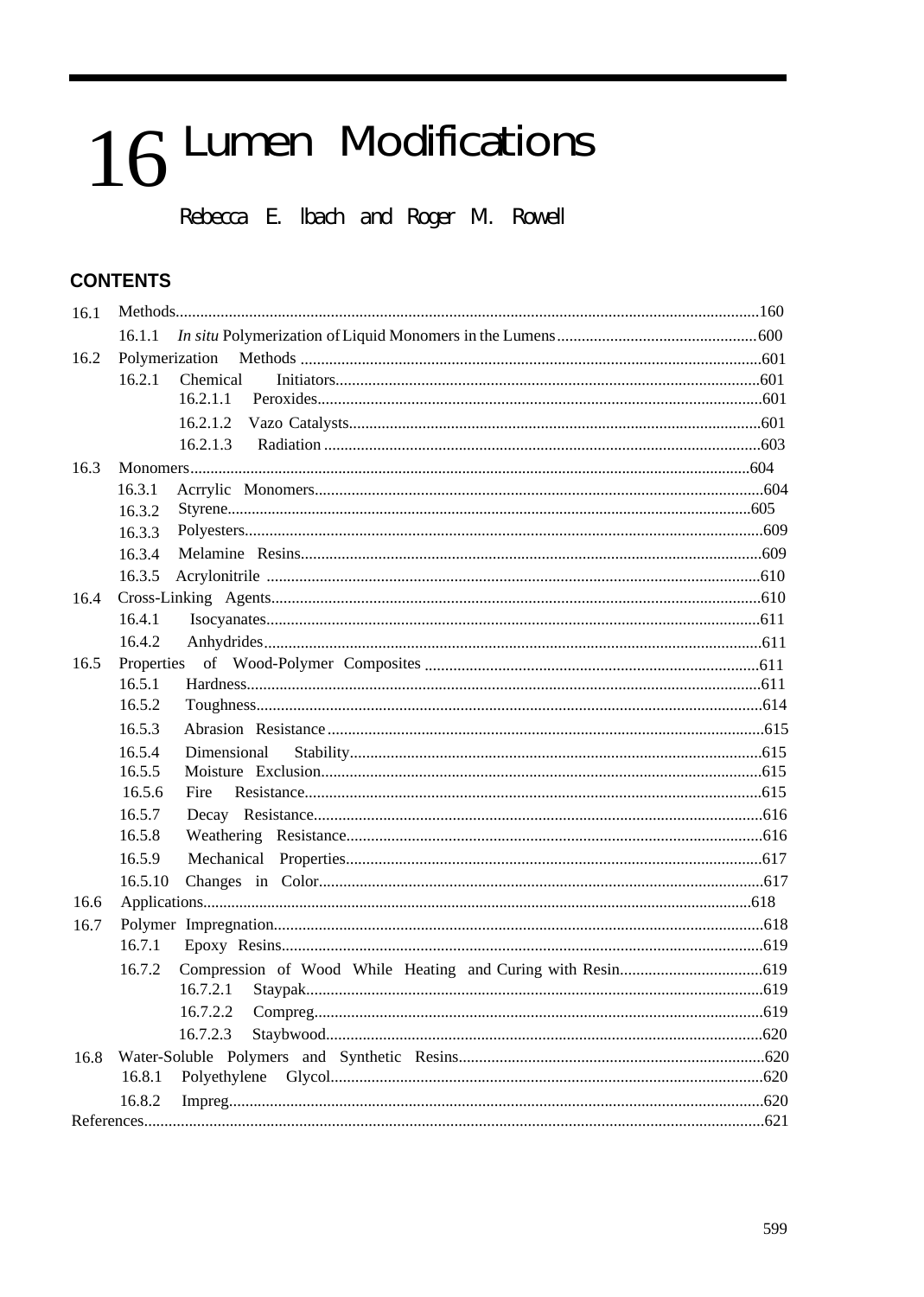### <span id="page-1-0"></span>**16.1 METHODS**

#### **16.1.1** *IN SITU* **POLYMERIZATION OF LIQUID MONOMERS IN THE LUMENS**

When wood is vacuum impregnated with liquid vinyl monomers that do not swell wood, and then *in situ* polymerized either by chemical catalyst-heat, or gamma radiation, the polymer is located almost solely in the lumens of the wood. Figure 16.1 is a scanning electron microscopy (SEM) micrograph of unmodified wood showing open cells that are susceptible to indentation and wear. In contrast, Figure 16.2 is a micrograph of wood after impregnation and polymerization showing the voids filled with polymer that will resist indentation and wear.



**FIGURE 16.1** SEM micrograph of solid wood before polymer impregnation with open lumens.

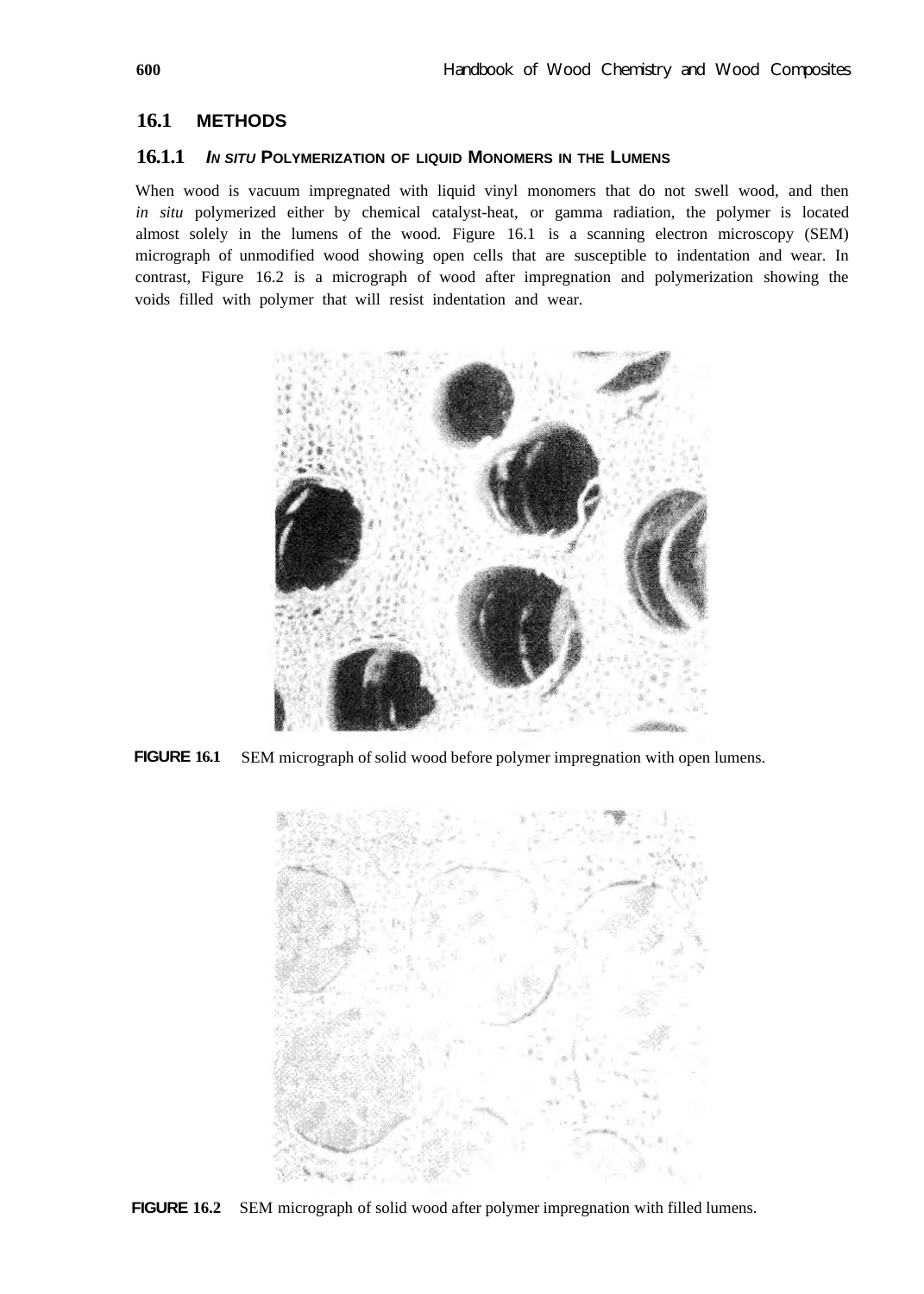<span id="page-2-0"></span>The process for impregnating wood with acrylics involves drying the wood (usually at 105°C) overnight to remove moisture, and then weighing. The wood is placed in a container (large enough for the wood, and an equal volume of solution), and a weight is placed on top of the wood to hold it under the solution. A vacuum  $(0.7-1.3 \text{ kPa})$  is applied to the wood for 30 min. (It can be longer depending on the size of the wood to be treated.) The acrylic monomer solution (containing the acrylic monomer, a catalyst [such as azo compounds] and perhaps a cross linking agent) is introduced into the container. The vacuum is maintained for 5-10 min to remove air from the monomer. The vacuum is then released, and the chamber returned to atmospheric conditions. The wood and solution are allowed to stand for usually 30 min. If the wood specimens have large dimensions, or are hard to penetrate species, then pressure is applied. The amount of pressure and time under pressure depends again on the size of the wood to be treated. Pressure is applied for 30 min, released, and again the wood is allowed to soak in the solution for 30 min. The treated wood is removed from the solution, drained, and wiped to remove excess chemical from the outside of the specimens. The monomer in the wood can be cured by either heat or irradiation. With heat, the chamber itself can be heated, or the wood can be removed from the chamber and heat cured in an oven or heated press. If polymerizing by heat, then the temperature is described by the catalyst, that is, Vazo 67 is heated at around 67°C. Those monomers that do not polymerize in the presence of air require a curing environment without air present. Heat is applied usually overnight or until the monomer has polymerized in the wood. Samples are weighed again, and percentage weight gain calculated. Some polymer will be on the surface of the wood and is sanded off.

There are many sources of acrylics and many different types of acrylics. Some monomers will be discussed in this chapter. The general one is methyl methacrylate. The thickness of the piece of wood being treated will determine the amount of pressure and/or vacuum needed. Small thin pieces of wood may not need any vacuum.

#### **16.2 POLYMERIZATION METHODS**

Free radicals used to initiate polymerization can be generated in two ways—bremperature sensitive catalysts or radiation curing. Chemical curing is a cheaper method with small-scale productions, while gamma radiation is more economical on a larger scale (Lee 1969).

A free radical catalyst or gamma-irradiated monomer generates the free radicals  $(\mathbb{R}^* + \mathbb{R}^*)$ .

Initiation Step:  $R \cdot + M$  (monomer) +  $R-M \cdot$ Propagation Step:  $R-(M)_{n}-M$  +  $M - R-(M)_{n-1}-M$ Termination Step:  $R-(M)_{n}-M$  +  $R-(M)_{n}-M$  -  $R-(M)_{n}-M-M-(M)_{n}-R$ 

#### **16.2.1 CHEMICAL INITIATORS**

#### **16.2.1.1 Peroxides**

Peroxides form free radicals when thermally decomposed. These radicals initiate polymerization of vinyl monomers. Some peroxides used to initiate polymerization of monomers in wood include t-butyl hydroperoxide, methyl ethyl ketone peroxide, lauroyl peroxide, isopropyl hydroperoxide, cyclohexanone peroxide, hydrogen peroxide, and benzoyl peroxide. Each of the radicals generated from these peroxides has a different reactivity. The phenyl radical is more reactive than the benzyl radical, and the allyl radical is unreactive. Benzoyl peroxide is the most commonly used initiator. Usually the amount of peroxide added ranges from 0.2% to 3% by weight of monomer.

#### **16.2.1.2 Vazo Catalysts**

Dupont manufactures a series of catalysts with the trade name Vazo® that are substituted azonitrile compounds. The catalysts are white crystalline solids that are soluble in most vinyl monomers.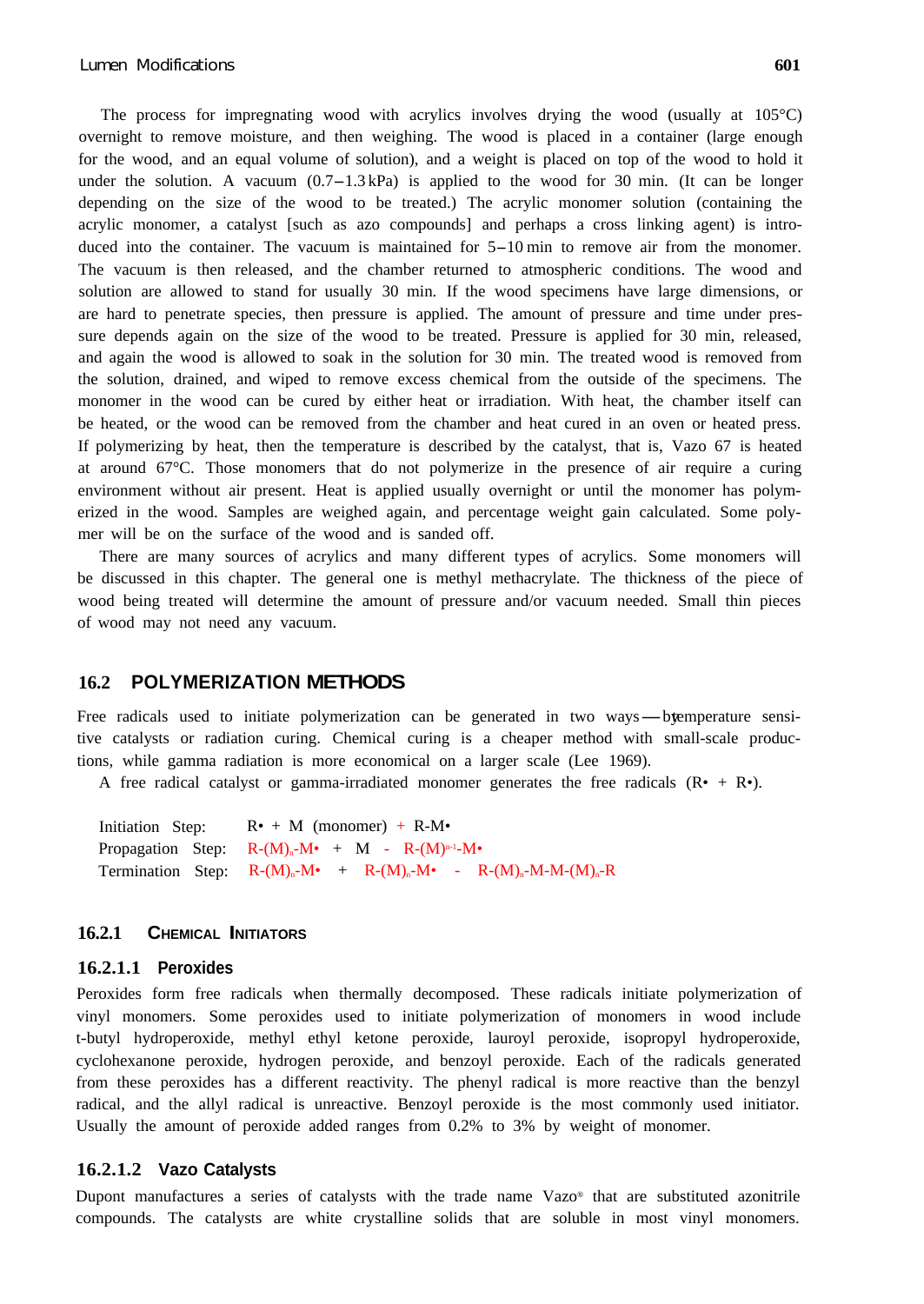Upon thermal decomposition, the catalysts decompose to generate two free radicals per molecule. Nitrogen gas is also generated. The grade number is the Celsius temperature at which the half-life in solution is 10 h. The series consists of

Vazo® 52, the low-temperature polymerization initiator,



2,2'-azobis-2,4-dimethylvaleronitrile

Vazo® 64, also known as AIBN, (toxic tetramethylsuccinonitrile (TMSN) is produced, therefore better to substitute Vazo 67),

$$
CH_3-CN = N = N-CH_3
$$
\n
$$
CH_3-CH_3
$$
\n
$$
CH_3
$$
\n
$$
CH_3
$$
\n
$$
CH_3
$$

2,2'-azobisisobutyronitrile

Vazo® 67, best solubility in organic solvents and monomers,



2,2'-azobis-(2-methylbutyronitrile)

and Vazo® 88,



1,1'-azobis-(cyclohexanecarbonitrile)

Vazo® free radical initiators are solvent soluble and have a number of advantages over organic peroxides. They are more stable than most peroxides, so they can be stored under milder conditions. and are not shock-sensitive. They decompose with first-order kinetics, are not sensitive to metals. acids, and bases, and they are not susceptible to radical-induced decompositions. The Vazo catalysts produce less energetic radicals than peroxides, so there is less branching and cross-linking. The) are a weak oxidizing agent, which lets them be used to polymerize unsaturated amines, mercaptans. and aldehydes without affecting pigments and dyes.

Catalysts are most frequently used in concentrations of 1% or less by weight of the monomers. The rate of free radical formation is dependent on the catalyst used and is controlled by regulating the temperature. For Vazo 52, the temperature range is  $35^{\circ}$ C to  $80^{\circ}$ C; for Vazo 64 and Vas0 67,45<sup>°</sup>C to 90°C; and for Vazo 88,80°C to 120°C.

AIBN and cyclohexanone peroxide were used to initiate the polymerization of styrene in birchwood (Okonov and Grinberg 1983). Benzoyl peroxide or AIBN were used as initiators for beech wood impregnated with trimethylolpropane trimethacrylate and polyethylene glycol dimethacrylate (Nobashi et al. 1986). Buna sapwood was impregnated with tetraethylene glycol dimethacrylate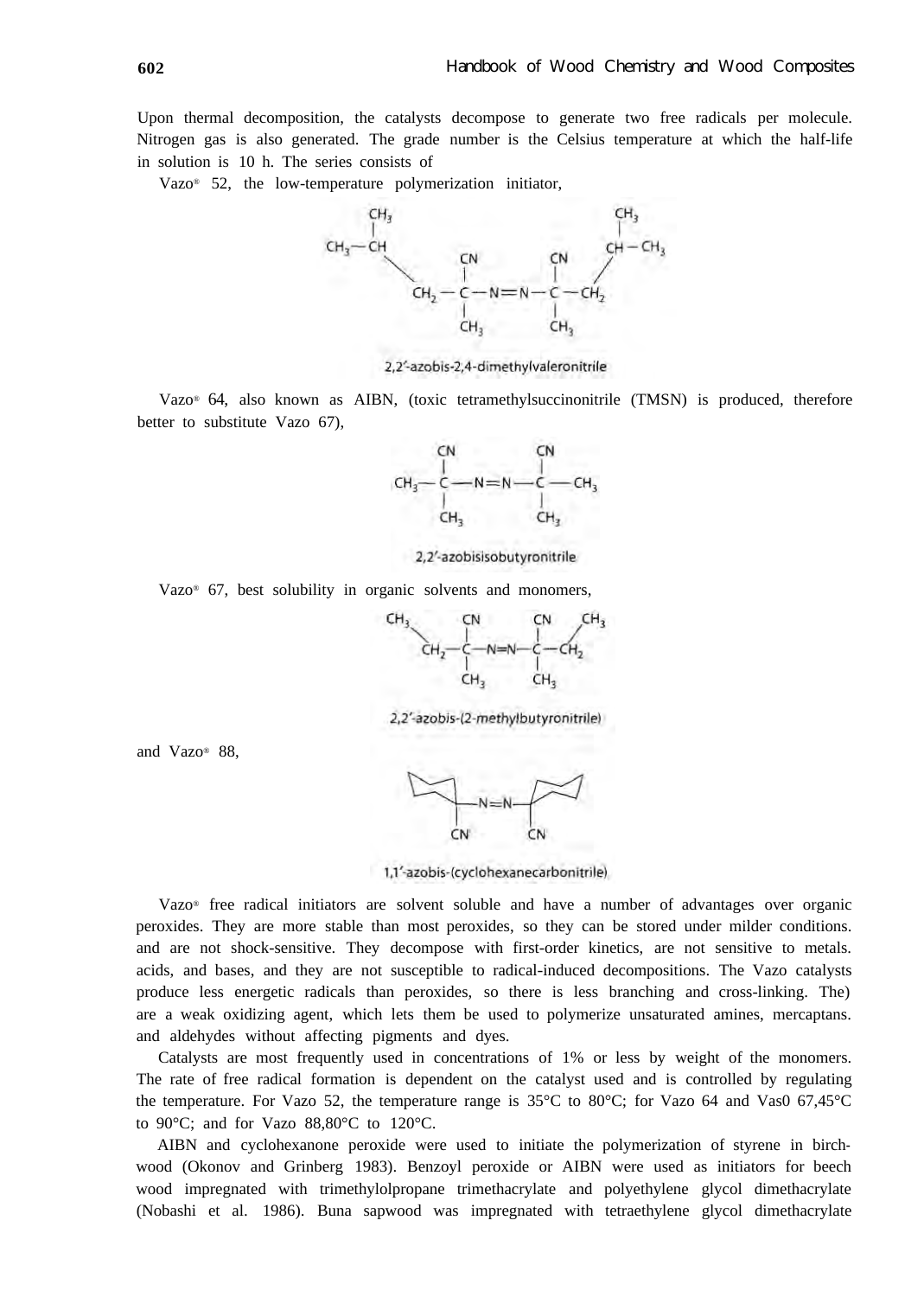<span id="page-4-0"></span>containing AIBN as initiator (Nobashi et al. 1986). WPC were prepared from wood by impregnating with a mixture of unsaturated polyester, MMA, styrene and AIBN or benzoyl peroxide followed by heat-curing (Pesek 1984). Wood materials such as birch wood, basswood, and oak wood were impregnated with MMA or unsaturated polyester-styrene containing AIBN or benzoyl peroxide and polymerized. The polymerization was faster in the presence of AIBN than with benzoyl peroxide (Kawakami and Taneda 1973). Free radical copolymerization of glycidyl methacrylate (GMA) and *N*-vinyl-2-pyrrolidone was carried out using AIBN, in chloroform at 60°C (Soundararaian and Reddy 1991).

#### **16.2.1.3 Radiation**

There are two main radiation-initiated polymerization methods used to cure monomers in wood: gamma radiation and electron beam.

#### *16.2.1.3.1 Gamma Radiation*

Wood is a mixture of high molecular weight polymers; therefore, exposure to high-energy radiation will depolymerize the polymers, creating free radicals to initiate polymerization. With gamma radiation, polymerization rate and extent of polymerization are dependent on the type of monomer, other chemical additives, wood species, and radiation dose rate (Aagaard 1967). An example of radiation polymerization of the vinyl monomer MMA using cobalt 60 gamma ray dose rates of 56, 30, and 9 rad/s produced exotherms at 120°C, 90°C, and 70°C, respectively, with reaction times of 5, 7, and 12 h, respectively, produced 70-80% wood weight gain (Glukhov and Shiryaeva 1973). A 1.5-2.5 megarad-dose of gamma irradiation from a cobalt 60 source of isotope activity 20,000 Ci can be used to polymerize MMA in wood. Addition of a solid organic halogen compound with a high content of Cl or Br, accelerates the polymerization (Pesek et al. 1969). Addition of tributyl phosphate accelerates the polymerization rate of MMA 2.5 times and decreases the required radiation dosage. Addition of alkenyl phosphonates or alkenyl esters of phosphorus acids increases the polymerization rate and imparts fire resistance and bioresistance to the resultant WPC (Schneider, Phillips et al. 1990). Pietrzyk reports the optimum irradiation conditions for MMA in wood are: irradiation dose 1.5 Mrad and dose strength approximately 0.06 Mrad/h (Pietrzyk 1983). It is best if the irradiation is done in a closed container without turning the samples in order to minimize the escape of the monomer from the wood. Beech wood impregnated with MMA alone or in carbon tetrachloride or methanol solutions, can be cured with cobalt 60 gamma-radiation giving polymer loadings of up to 70% by weight. Radiation doses of 2–4 Mrad are necessary for complete conversion (Proksch 1969).

Moisture in wood accelerates polymerization (Pesek et al. 1969). A small amount of water in the wood or monomer improves the properties of the WPC (Pietrzyk 1983). The polymerization rate of MMA in beech wood is increased by using aqueous emulsions containing 30% MMA and 0.2% oxyethylated fatty alcohol mixture instead of 100% MMA. The complete conversion of MMA required  $\sim$ 5 kJ/kg radiation dose when the aqueous emulsions were used, in comparison to >16 kJ/kg when 100% MMA was used. The radiation polymerization of MMA in wood is inhibited by lignin (Pullmann et al. 1978).

Polymerization rate of vinyl compounds in wood, by gamma-ray irradiation, decreases in the presence of oxygen giving SO-90% conversion for styrene, methyl-, ethyl-, propyl-, and butyl methacrylates, and 4-8% conversion of vinyl acetate. Toluene diisocyanate addition increases monomer conversion, and decreases benzene extractives from the composite (Kawase and Hayakawa 1974).

The U.S. Atomic Energy Commission sponsored research that used gamma radiation to make WPC's in the early 1960s, but one drawback is the safety concerns and regulations needed when using radiation. Some advantages are that the monomer can be stored at ambient conditions, as long as inhibitor is included, and the rate of free radical generation is constant for cobalt-60 and does not increase with temperature (Meyer 1984).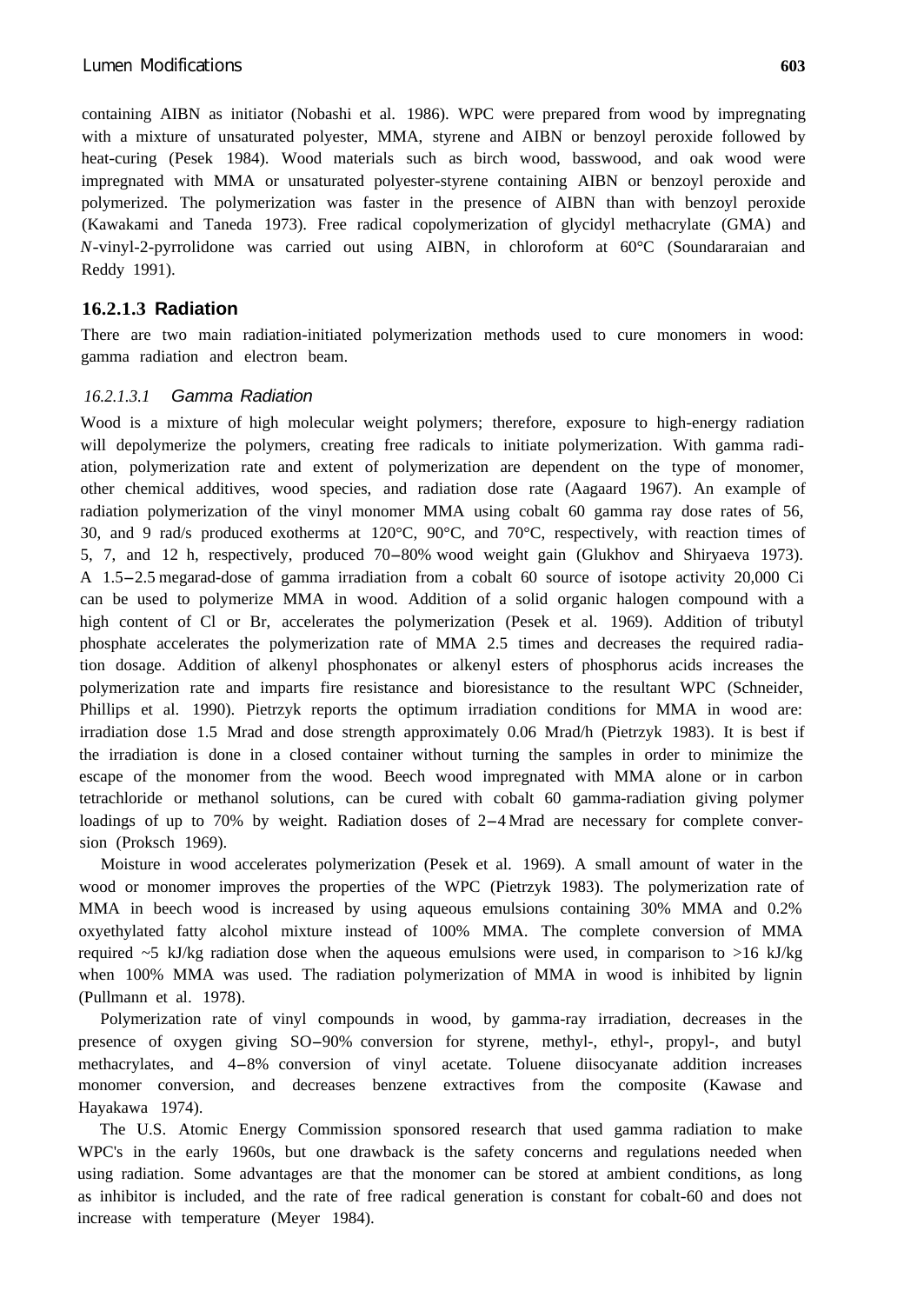#### <span id="page-5-0"></span>*16.2.1.3.2 Electron Beam*

High-energy electrons are another way of generating free radicals to initiate polymerization, and have been used with some success. Electron beam irradiation was used to make WPC's of beech sapwood veneers with styrene, MMA, acrylonitrile, butyl acrylate, acrylic acid, and unsaturated polyesters (Handa et al. 1973; Handa et al. 1983). Gotoda used electron beam to polymerize several different monomers and monomer combinations in wood (Gotoda et al. 1970a,b; Gotoda and Takeshita 1971; Gotoda et al. 1971, 1974, 1975; Gotoda and Kitada 1975). Increasing the wood moisture content has a positive effect on electron curing. For example, the monomer conversion in the electron beam-induced polymerization of MMA pre-impregnated in beech veneer increases with increases of moisture content in the wood up to 20-30% moisture, and is proportional to the square root of the electron dosage. The polymerization of styrene and acrylonitrile in veneer is also affected similarly by moisture content (Handa et al. 1973).

Some studies have indicated that curing of monomer systems in wood causes some interaction of the polymer with the wood. WPCs made with MMA, MMA-5% dioxane, and vinyl acetate impregnation into the wood cellular structure. followed by electron-beam irradiation show an increase in the compressive and bending strength, indicating some interaction at the wood-polymer interface (Boey et al. 1985). The dynamic modulus of WPC made from beech veneer impregnated with acrylic acid and acrylonitrile containing unsaturated polyester or polyethylene glycol methacrylate by electron beam irradiation, increased logarithmically as the weight polymer fraction increased, suggesting an interaction between the polymer and cell wall surface. The temperature dispersion of the dynamic viscoelasticity of composites also indicate an interaction between polymer and wood cell walls (Handa et al. 1981).

#### **16.3 MONOMERS**

#### **16.3.1 ACRYLIC MONOMERS**



Methyl methacrylate (MMA) is the most commonly used monomer for WPCs (Meyer 1965). It is one of the least expensive and readily available monomers and is used alone or in combination with other monomers to cross-link the polymer system. MMA has a low boiling point  $(101^{\circ}C)$  that can result in significant loss of monomer during curing and it must be cured in an inert atmosphere, or at least in the absence of oxygen. MMA shrinks about 21% by volume after polymerization, which results in some void space at the interface between the cell wall of the wood and the polymer. Adding cross-linking monomers such as di- and tri-methacrylates increases the shrinkage of the polymer which results in larger void spaces between the polymer and cell walls (Kawakami et al. 1981). Polymerization of MMA is exothermic and a lot of heat is generated during the polymerization that must be controlled.



MMA can be polymerized in wood using catalysts (Vazo or peroxides) and heat, or radiation. Curing of MMA using cobalt-60 gamma radiation requires a longer period of time (8-10 h depending upon the radiation flux) while catalyst-heat-initiated reactions are much faster (30 min or less at 60°C) (Meyer 1981).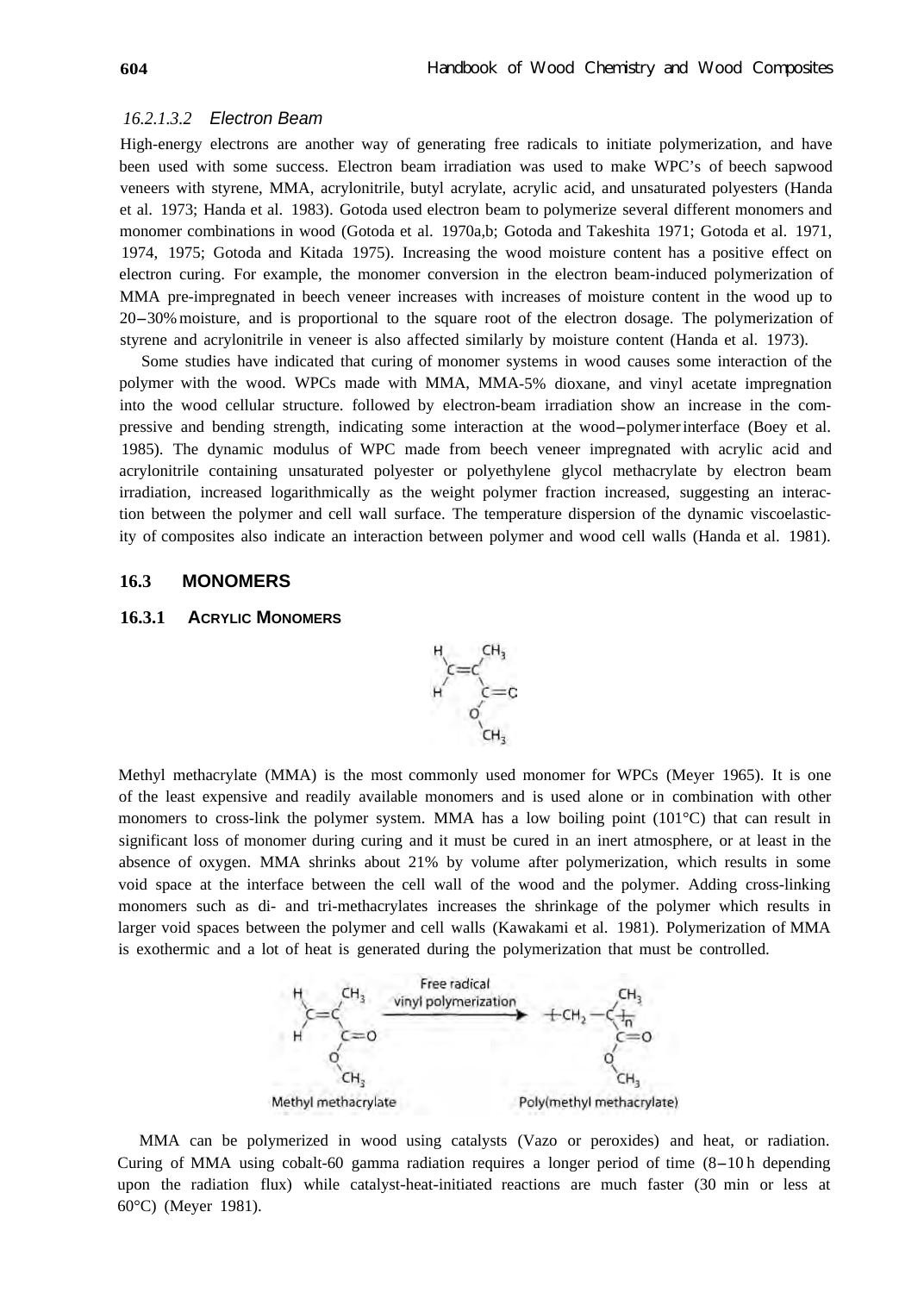<span id="page-6-0"></span>Hardness modulus values determined for untreated and poly methyl methacrylate-treated red oak, aspen, and sugar maple, on both flat and edge-grained faces show untreated wood hardness values are related to sample density. There are significant relationships between treated wood hardness modulus, wood density, and loading. Large variations in hardness modulus of treated aspen and maple are related to their diffuse-porous structure. In contrast, the hardness modulus of treated red oak is predictable on the basis of density or polymer loading (Beall et al. 1973).

The compressive and bending strengths of a tropical wood *(Kapur-Dryobalanops* sp.) are improved significantly by impregnation of MMA (Boey et al. 1985). Using a gamma irradiation method, some tropical wood-poly methyl methacrylate and–poly(vinyl acetate) composites are produced which exhibit a significant improvement in uniaxial compressive strength (Boey et al. 1987). Samples with an average polymer content of 63% (based on dry wood) show increases in compressive strength, toughness, radial hardness, compressive strength parallel to the grain, and tangential sphere strength (Bull et al. 1985). Hardness and mechanical properties of poplar wood are improved by impregnation with MMA and polymerization of the monomer by exposure to gamma-irradiation, the hardness of the product increases with impregnation pressure and weight of polymer (Bull et al. 1985; Ellis 1994).



1,6-Hexanediol diacrylate (HDDA)

 $H_2C = C \begin{cases} CH_3 \\ C - Q - CH_2 - CH_2 - OH \end{cases}$ 

2-Hydroxyethyl methacrylate (HEMA)

Various other acrylic monomers have been investigated (Ellis and O'Dell 1999). WPCs were made with different chemical combinations and evaluated for dimensional stability, ability to exclude water vapor and liquid water, and hardness. Different combinations of hexanediol diacrylate (HDDA), hydroxyethyl methacrylate (HEMA), hexamethylene diisocyanate (Desmodur N75, DesN75), and maleic anhydride (MAn) were *in situ* polymerized in solid pine, maple and oak wood. The rate of water vapor and liquid water absorption was slowed, and the rate of swelling was less than that of unmodified wood specimens, but the dimensional stability was not permanent (see [Figure 16.3\).](#page-7-0) The WPCs were much harder than unmodified wood (see [Table 16.1\).](#page-8-0) Wetting and penetration of water into the wood was greatly decreased, and hardness and dimensional stability increased with the chemical combination of hexanediol diacrylate, hydroxyethyl methacrylate, and hexamethylene diisocyanate. Treatments containing hydroxyethyl methacrylate were harder and excluded water and moisture more effectively. This is probably due to the increased interfacial adhesion between the polymer and wood, due to the polarity of HEMA monomer.

#### **16.3.2 STYRENE**



Styrene is another monomer that is commonly used for WPCs. It can be polymerized in wood using catalysts (Vazo or peroxides) and heat, or radiation. Other monomers are commonly added to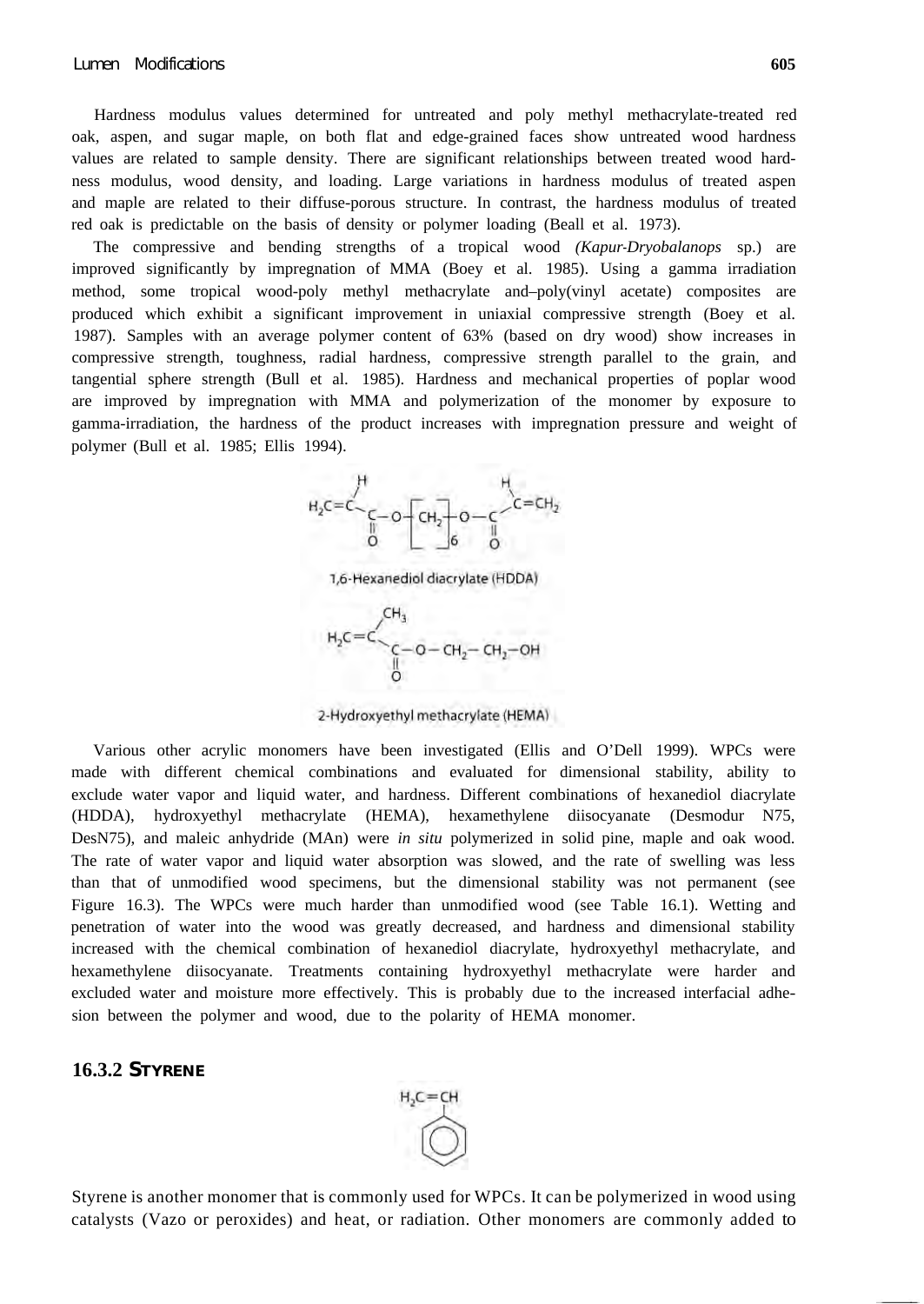<span id="page-7-0"></span>

**FIGURE 16.3** Volumetric swelling of WPC specimens in water.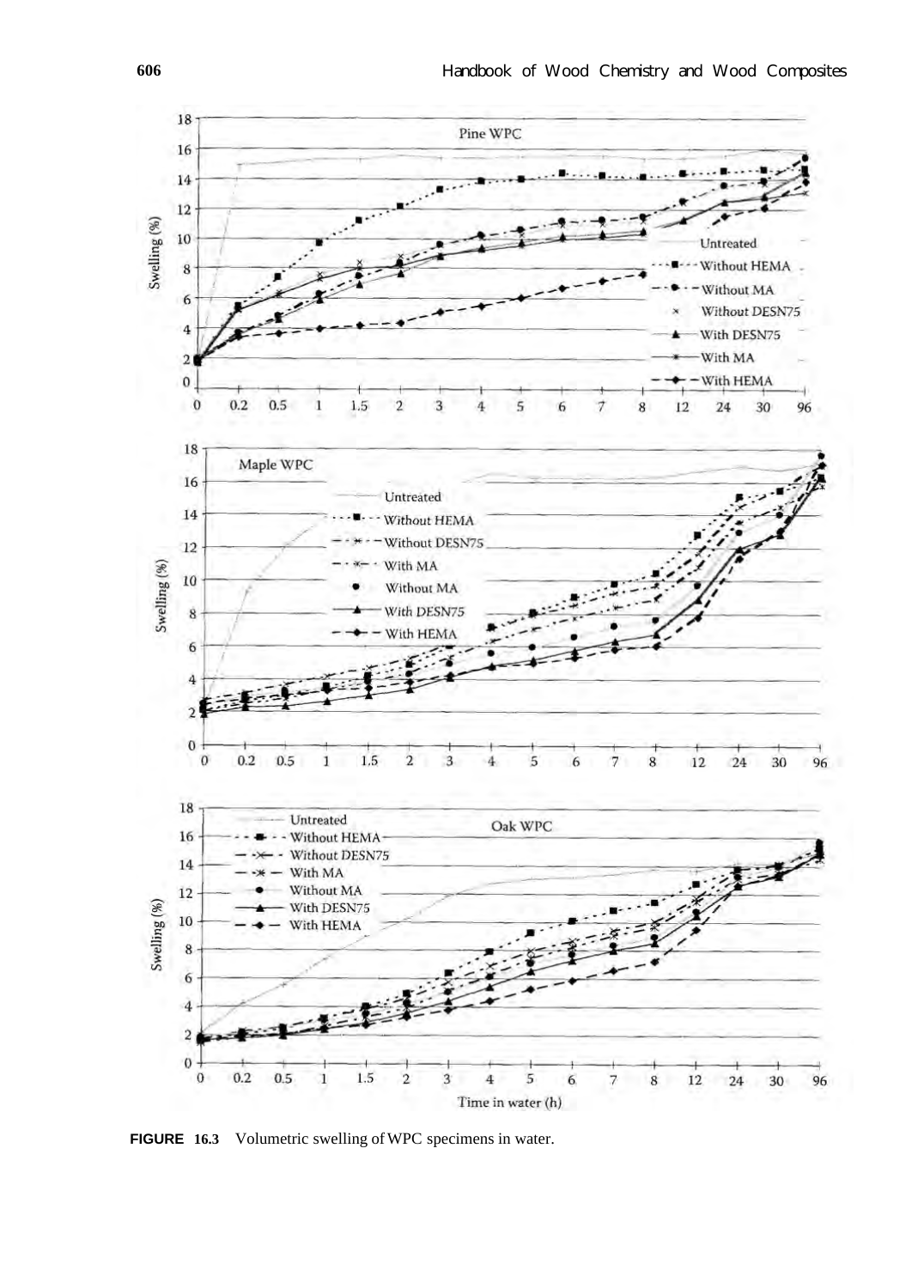<span id="page-8-0"></span>

| <b>TABLE 16.1</b>                      |
|----------------------------------------|
| The Rockwell Hardness of WPC Specimens |

| Treatment                  | Earlywood      | Latewood |
|----------------------------|----------------|----------|
|                            | Pine           |          |
| HDDA/DesN75(3:1)           | 37.3           | 45.0     |
| <b>HDDA</b>                | 32.2           | 41.9     |
| HDDA/MA(3:1)               | 31.7           | 26.0     |
| HDDA/HEMA/MA(1:2:1)        | 61.7           | 67.8     |
| HEMA/DesN75/MA(2:1:1)      | 61.0           | 70.1     |
| HDDNDesN75MA (2:1:1)       | 31.7           | 49.3     |
| HDDA/HEMA(1:1)             | 47.0           | 55.3     |
| HDDA/HEMA/DesN75(1:2:1)    | 63.2           | 74.2     |
| CONTROL (untreated)        | $-15.5$        | $-10.6$  |
|                            | <b>Maple</b>   |          |
| HDDA/DesN75(3:1)           | 44.8           |          |
| <b>HDDA</b>                | 46.8           |          |
| HDDAIMA(3:1)               | 49.2           |          |
| HDDA/HEMA/MA(1:2:1)        | 60.0           |          |
| HEMA/DesN75/MA(2:1:1)      | 56.4           |          |
| HDDNDesN75MA $(2:1:1)$     | 46.6           |          |
| HDDA/HEMA(1:1)             | 49.5           |          |
| HDDA/HEMA/DesN75(1:2:1)    | 65.6           |          |
| CONTROL (untreated)        | $-9.4$         |          |
|                            | <b>Red Oak</b> |          |
| HDDNDesN75 $(3:1)$         | 23.3           | 22.7     |
| <b>HDDA</b>                | 27.9           | 25.1     |
| HDDA/MA(3:1)               | 23.1           | 20.5     |
| HDDA/HEMA/MA (1:2:1)       | 38.6           | 46.3     |
| HEMA/DesN75/MA (2:1:1)     | 26.8           | 35.4     |
| HDDA/DesN75/MA(2:1:1)      | 23.0           | 13.6     |
| HDDA/HEMA(1:1)             | 29.6           | 25.5     |
| HDDA/HEMA/DesN75(1:2:1)    | 39.3           | 40.8     |
| <b>CONTROL</b> (untreated) | $-17.1$        | $-25.1$  |
|                            |                |          |

*Note:* Rockwell hardness of the longitudinal face of  $25 \times 25 \times 0.6$  mm<sup>3</sup> specimens. 1/4 inch ball indenter and 60 Kgf (Rockwell scale L). Maple measured without regard to earlywood or latewood.

control the polymerization rate, extent of polymerization, and to cross-link the styrene for improved physical properties of the WPCs.

Hardness, impact strength, compression and shear strength, and bending and cleavage strengths of styrene treated wood are better than for untreated samples and the same as, or better than, those for samples impregnated with MMA. The treated wood is sometimes unevenly colored and more yellow than the original samples (Autio and Miettinen 1970).

Modification of several types of hard- and softwoods with polystyrene improves their resistance to wear. Wood–polystyrene composites made from the softwood species birch, gray and black alder, and spruce exhibits abrasion resistance comparable to that of natural oakwood (Dolacis 1983). The flexural strength, hardness, and density of alderwood are increased by impregnating it with styrene and heating to obtain the polystyrene saturated wood (Lawniczak 1979). Poplar wood modified with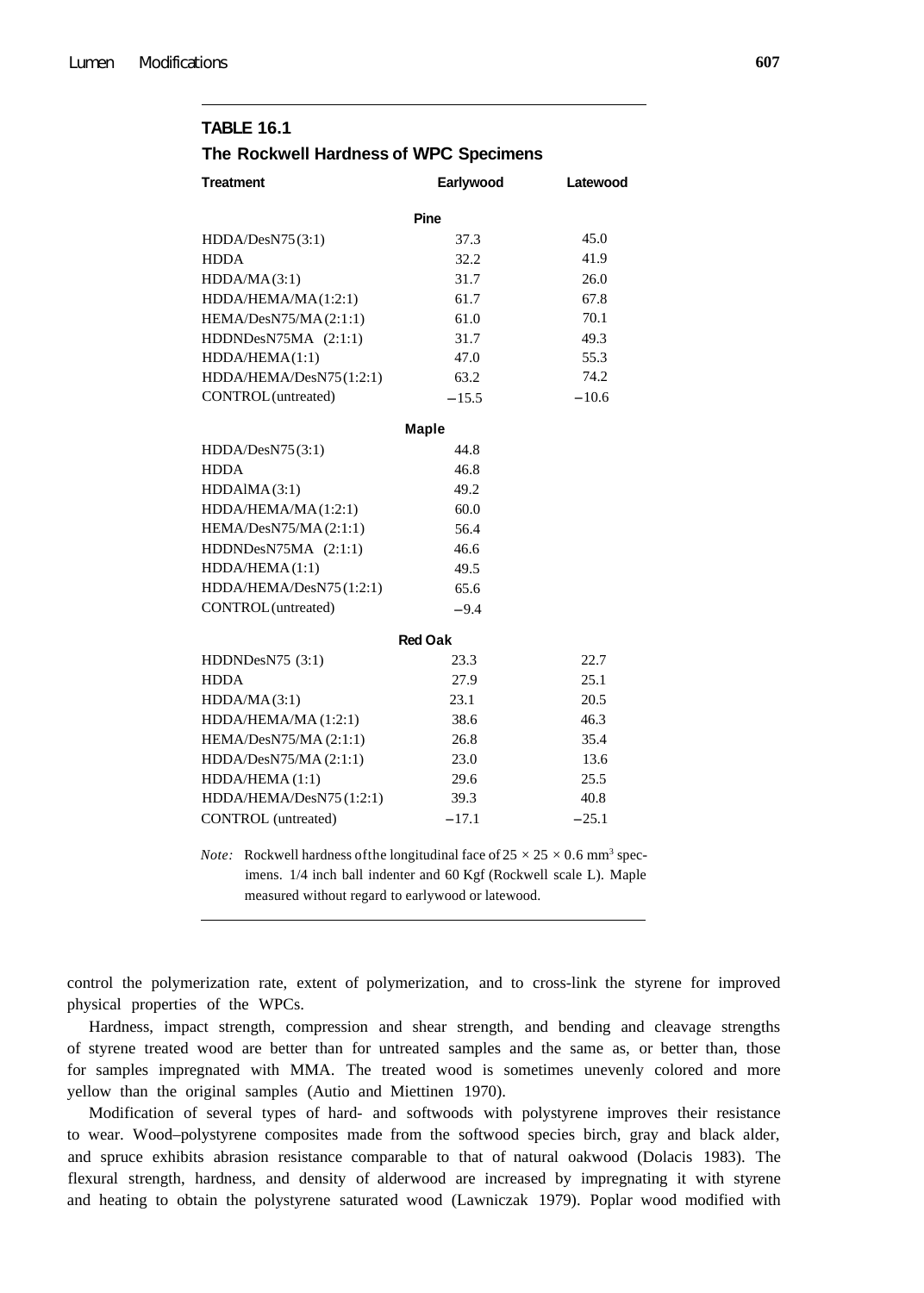polystyrene has increased hardness, static bending strength and toughness; the increases in toughness depend on the polymer content to a certain limit (Lawniczak 1973).

WPC can be prepared from a mixture of acrylonitrile–styrene–unsaturatedpolyester in wood. This mixture gives a tough cross-linked polymer, and is more favorable for radiation polymerization than the systems of MMA, MMA unsaturated polyester, and acrylonitrile-styrene (Czvikovszky 1977, 1981). Composite materials obtained by evacuation of wood (beech, spruce, ash, and tropical wood *Pterocarpus vermalis)* followed by its impregnation with an unsaturated polyester-MMA-styrene mixture or unsaturated polyester-acrylonitrile-styrene mixture and gamma-irradiation-induced curing exhibit decreased water vapor absorption and improved dimensional stability, hardness, compression strength, and wear resistance, compared to untreated wood (Czvikovszky 1982).

Curing of unsaturated polyester-styrene mixture can be affected by the initiator-heat technique by either using 0.1-0.2% benzoyl peroxide or 1% methyl ethyl ketone peroxide (Doss et al. 1991). Polymer-reinforced alderwood can be prepared by impregnating it with styrene and peroxide catalyst, followed by thermal polymerization for 3-7 h. The addition of 1.0% divinylbenzene, triallyl phosphate, or trimethylolpropane trimethacrylate cross-linking agent to styrene results in an increased polymerization rate, with divinylbenzene having the most pronounced effect on the polymerization rate (Lawniczak and Szwarc 1987). Gamma-ray-induced polymerization of styrene in impregnated samples of beech wood in the presence of carbon tetrachloride require a minimum dose of 159 kGy for full monomer hardening. The polymer content in the resulting samples is 53% at a monomer conversion of >90%. A modified sample has ~50% increase in density, ~90% increase in hardness, and ~125% decrease in absorptivity, compared to unmodified wood (Raj and Kokta 1991).

The impregnation of beech wood with ternary mixtures of styrene, dioxane, acetone, or ethanol. and water then curing by ionizing radiation gives a product with some dimensional stability due to chemical fixation of the polymer on the lignocellulosic material. This change is accompanied by a marked change in the structure of the cell wall. Pure styrene or styrene in aqueous solution gives a composite with low-dimensional stability (Guillemain et al. 1969). Wood polymers based on aqueous emulsion polyester-styrene mixtures are dimensionally more stable than those produced with a pure polyester-styrene mixture (Jokel 1972). Impregnation of poplar wood with styrene-ethanolwater followed by polymerization at 70°C gives 50% increase in dimensional stability with 30–40% polystyrene content in the wood. Use of styrene alone increased wood dimensional stability by only 10% even with >100% styrene retention. Dimensional stability of poplar wood is also significantly increased (~40%) by a 90:5 styrene-ethanol system (Katuscak et al. 1972). The use of a mixture of polar solvents with styrene to make WPC seems to improve the dimensional stability of the composites. The use of styrene alone for the modification of wood was not as favorable as using a styrene-methanol-watersystem which gives greater bending strength and better dimensional stability. Hardness increases with increasing polystyrene in the wood (Varga and Piatrik 1974).

Untreated woods of ash, birch, elm, and maple, absorb about 4 times more water than woods containing acrylonitrile-styrene copolymer (Spindler et al. 1973). Addition of acrylonitrile and butyl methacrylate to styrene does not affect significantly the maximum amount of water sorbed by the composites but decreases their swelling rate and increases their dimensional stability and bending strength (Lawniczak and Pawlak 1983). WPC prepared using styrene-acrylonitrile have increased hardness, substantially improved dimensional stability, and give no difficulties in machining and gluing (Singer et al. 1969).

Monomer- and polyester prepolymer-impregnated beech wood veneer irradiated with 3-6 Mrads and cured at 80°C has improved shrinkage resistance and water repellency and provides laminates suitable for flooring and siding. Various mixtures of unsaturated polyester and styrene, as well as the individual monomers MMA, ethyl acrylate, butyl acrylate, acrylonitrile, and vinyl acetate haw been used to treat veneers. A variety of tests of physical properties show the styrene-polyester system to be superior (Handa et al. 1972).

WPCs can be prepared by gamma irradiation of hardwood impregnated with a styrene-unsaturated polyester mixture, MMA, or acrylonitrile-styrene mixture. The addition of chlorinated paraffin oil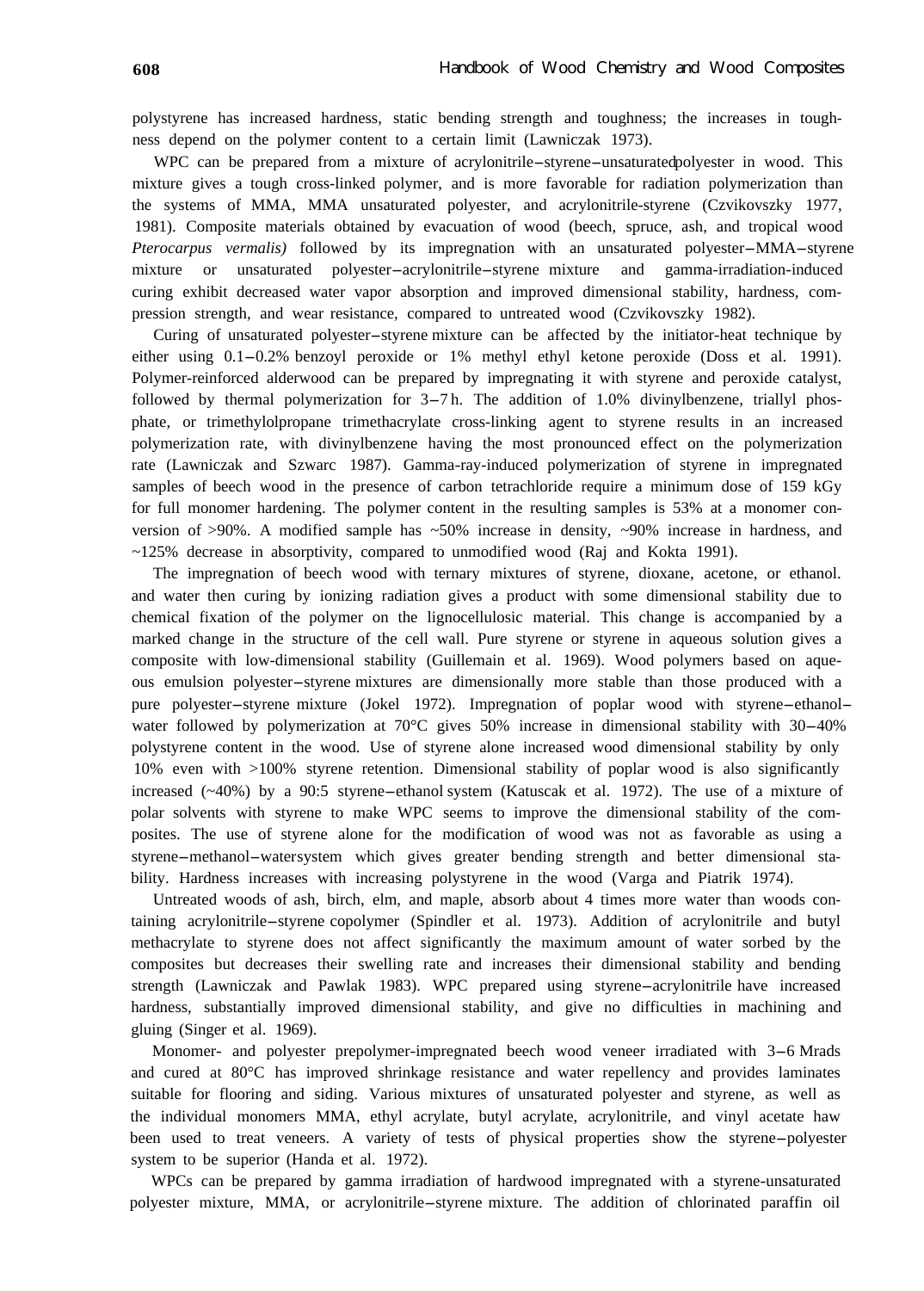<span id="page-10-0"></span>to any of these monomer systems imparts fire resistance to the composites and reduces the gammaray dosage needed for total polymerization of the monomers. Styrene-unsaturated polyester mixtures containing about 30% chlorinated paraffin oil are suitable systems for large-scale preparation of composites (Iya and Majali 1978).

Modification of wood samples with polystyrene increases the resistance of the composites to degradation in contact with rusting steel (Helinska-Raczkowska and Molinski 1983). Conversion of unsaturated polyester-styrene mixture and dimensional stability of the wood-styrene-unsaturated polyester composites decreases with an increase in moisture content of the wood to be treated (Yamashina et al. 1978).

Polymerization of styrene in wood can result in the grafting of styrene to cellulose, lignin, and pentosans (Lawniczak et al. 1987). The treatment of wood with diluted hydrogen peroxide solution leads to an increase in the viscosity-average molecular weight of the polystyrene, and to the graft polymerization of the monomer, which, in turn, enhances the stress properties of wood-polystyrene composites (Manrich and Marcondes 1989).

Wood impregnated with a styrene-ethylene glycol dimethacrylate mixture under full vacuum (0.64 kPa), has higher densities and hardness in the early wood than that of late wood, and early wood shows hardness increases roughly double those in late wood at the same density, indicating styrene uptake is predominantly in early wood (Brebner et al. 1985).

Kenaga (1970) researched high boiling styrene-type monomers including vinyltoluene, tertbutylstyrene, and *o*-chlorostyrene. In the preparation of WPCs the cure rate, monomer loss, and composite physical properties can be varied by appropriate selection and concentration of catalyst, comonomers, and cross-linking agents. The composite can be bonded to untreated crossbanded veneers simultaneously with polymerization in a press because these three styrene-type monomers have boiling points from 27°C to 74°C higher than styrene's boiling point. The monomer tert-butylstyrene has the highest boiling point at 219°C and the least shrinkage, 7%, on polymerization. Cross-linking agents increase reaction rate and improve the WPC physical properties. Effects of the cross-linking agents trimethylolpropane triacrylate, trivinyl isocyanurate, trimethylolpropane trimethacrylate, ethylene glycol dimethacrylate, trimethylene glycol dimethacrylate, tetraethylene glycol dimethacrylate, polyethylene glycol dimethacrylate, and divinylbenzene were studied. Generally 10% or more cross-linking agent is needed to give the best improvement in abrasion resistance. Copolymers of tert-butylstyrene with di-ethyl maleate, di-ethyl fumarate, and acrylonitrile were studied in basswood and birch wood blocks. All the copolymers except acrylonitrile improved the abrasion resistance of the composite. Polyesters lowered cure time and styrene monomer loss during cure but increased the exotherm temperature to a level that could be unacceptable for larger pieces of wood.

#### **16.3.3 POLYESTERS**

Unsaturated polyester resins are most often used in combination with other monomers, making them less expensive and improving their properties. Many polyester resins are available as commercial products. Polyester, MMA, and styrene were polymerized individually and in combinations by gamma radiation or benzoyl peroxide (Miettinen et al. 1968; Miettinen 1969). MMA composites had higher tensile strength and abrasion resistance, but lower bending strength and impact strength compared to the polyester composites. Styrene is frequently mixed with polyester resins to reduce viscosity, thus enabling better penetration into the wood. Polyesters decrease the loss of styrene monomer, and the time to heat cure (Kenaga 1970).

#### **16.3.4 MELAMINE RESINS**

Melamine resins have many uses with paper and wood products. Paper can be impregnated with melamine resins, and then laminated to the surface of wood veneers, fiber boards, or other panel products resulting in a hard, smooth, and water resistant surface. Wood veneers can also be impregnated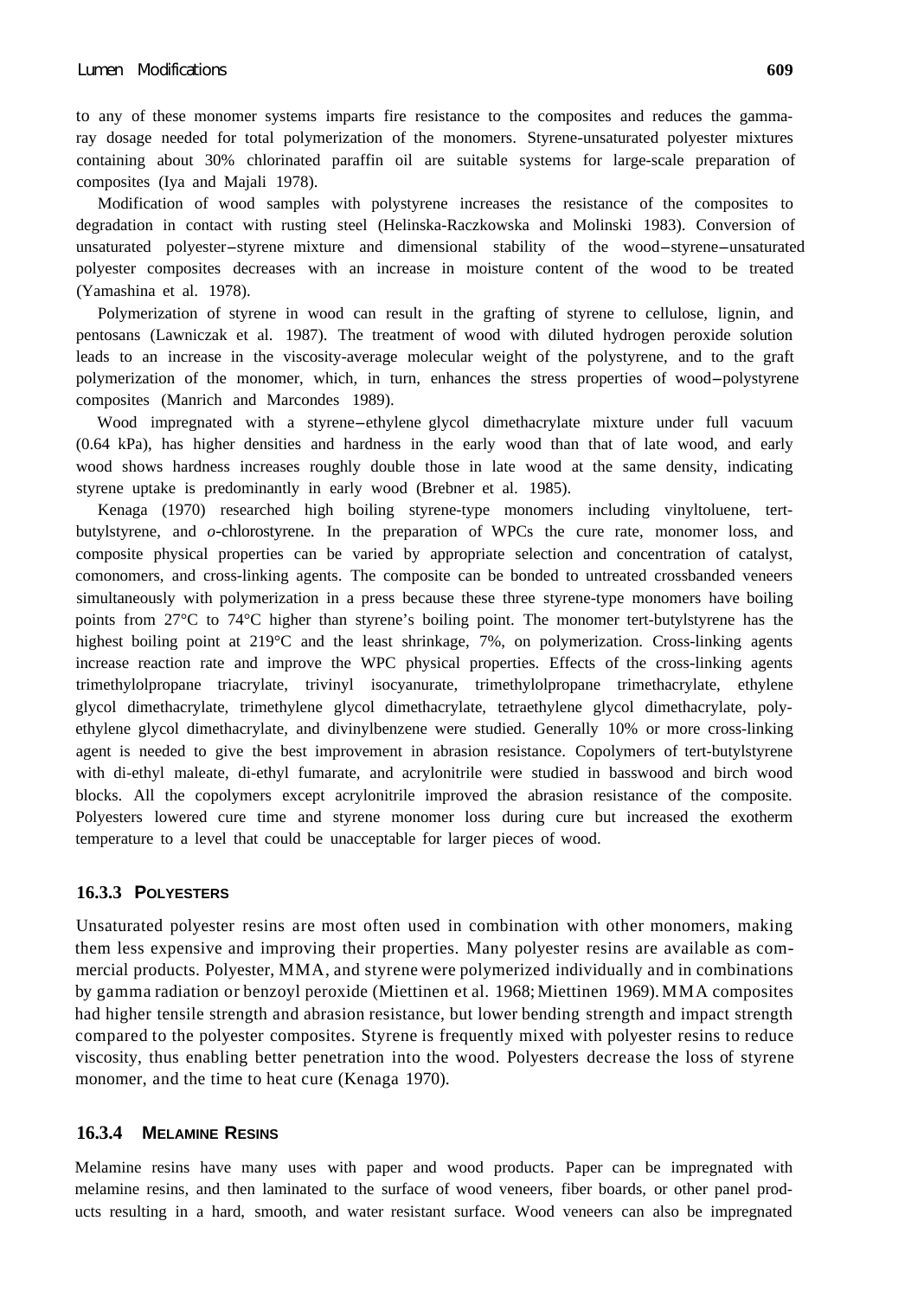<span id="page-11-0"></span>with melamine resins to improve dimensional stability, water resistance, and hardness (Inoue et al. 1993; Takasu and Matsuda 1993). The melamine resin-modified wood is 1.5-4 times harder than untreated wood (Inoue et al. 1993). Yet, the maximum hardness achieved by melamine modified wood is less than that of wood modified with acrylate, methacrylate, and other vinyl monomers which increase hardness 7-10times that of unmodified wood (Mizumachi 1975). But, the hardness of melamine resinimpregnated wood can be increased by compressing the wood (Inoue et al. 1993). The melamine resins decrease the abrasion resistance of wood (Inoue et al. 1993; Takasu and Matsuda 1993).

#### **16.3.5 ACRYLONITRILE**

$$
H_2C = \underset{C}{CH}
$$

Acrylonitrile is used in the production of WPCs mostly in combination with other monomers because the polymer does not improve properties by itself. It is most frequently used with styrene. and less frequently with MMA, methyl acrylate, unsaturated polyester, diallyl phthalate, and vinylidene chloride. WPCs made with MMA-acrylonitrile or styrene-acrylonitrile mixtures were cured using either gamma radiation or catalyst, and the resultant composites were found to be very similar (Yap et al. 1990, 1991).

Styrene-acrylonitrile WPCs show high-dimensional stability which is probably due to swelling of the wood by the acrylonitrile during treatment creating a bulking action (Loos 1968). Addition of acrylonitrile to styrene gives substantial improvement in hardness and compressibility of the wood (Rao et al. 1968). Ratios of acrylonitrile to styrene between 7:3 and 4:1 give the most substantial improvements in dimensional stability, compressibility, and hardness. The antiswell efficiencies of wood-styrene-acrylonitrilecombinations are 60-70% (no swelling is 100%) (Ellwood et al. 1969). Moisture absorption increases with increase of acrylonitrile in WPCs made with various ratios of acrylonitrile and methyl acrylate (Gotoda et al. 1970b).

Copolymerization of bis(2-chloroethyl) vinylphosphonate with vinyl acetate or acrylonitrile in beechwood improves the dimensional stability of the WPCs (Ahmed et al. 1971). A ternary resin mixture of styrene, acrylonitrile, and unsaturated polyester that can be cured in the wood with a low dose of gamma radiation also has favorable properties (Czvikovszky 1977, 1981, 1982).

The addition of acrylonitrile to a diallyl phthalate prepolymer improves the glueability of the composite against a substrate, such as plywood or particle board. The weatherability of a wood composite laminate containing diallyl phthalate prepolymer and acrylonitrile is improved by incorporating polyethylene glycol dimethacrylate (Gotoda et al. 1971).

Acrylonitrile is highly toxic and is a carcinogen therefore attempts have been made to find chemicals that can be substituted for acrylonitrile in the treating solutions. These attempts have been only partially successful. *N*-vinyl carbazol can be used as a partial replacement of acrylonitrile. Several other compounds including acryloamide, *N*-hydroxy acryloamide and 1-vinyl-2-pyrrolidone were tried unsuccessfully (Schaudy and Proksch 1982).

#### **16.4 CROSS-LINKING AGENTS**

Some of the cross-linking agents frequently used with MMA, styrene, or other vinyl monomers are trimethylolpropane triacrylate, trivinyl isocyanurate, trimethylolpropane trimethacrylate, ethylene glycol dimethacrylate, trimethylene glycol dimethacrylate, tetraethylene glycol dimethacrylate. polyethylene glycol dimethacrylate, and divinylbenzene. Cross-linking agents generally increase reaction rate and improve the WPC's physical properties (Kenaga 1970).

Several cross-linking monomers, including 1,3-butylene dimethacrylate ethylene dimethacrylate and trimethylolpropane trimethacrylate and the polar monomers 2-hydroxyethyl methacrylate and glycidyl methacrylate, were added at 5-20% concentration to MMA, and their effects upon the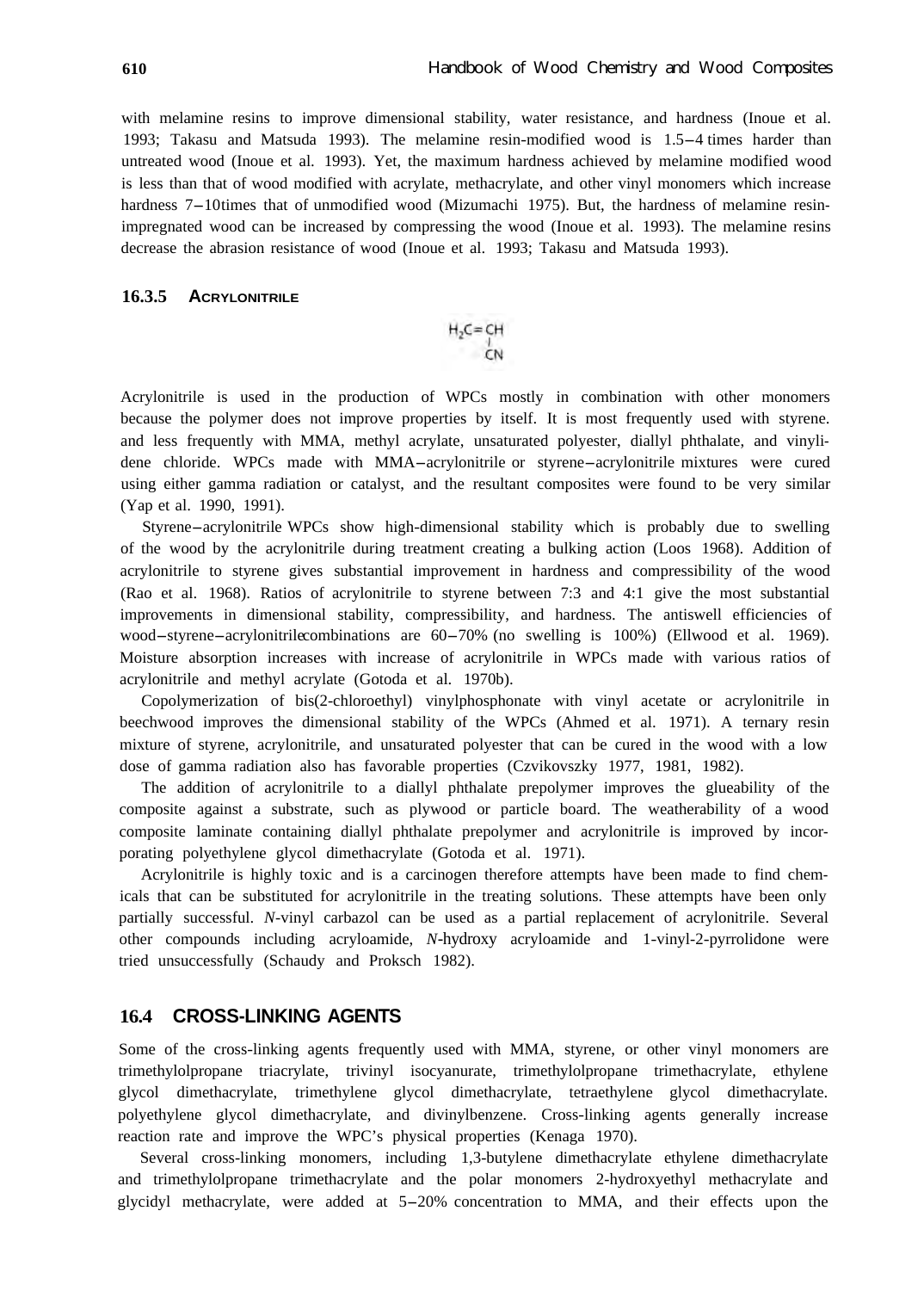<span id="page-12-0"></span>polymerization and properties of the composites were examined (Kawakami et al. 1977). WPCs with only MMA show a void space at the interface between cell wall and polymer. With addition of cross-linking esters such as di- and tri-methacrylate, the shrinkage (and hence void spaces) of the polymer during polymerization increases. On the other hand, in the WPCs containing polar esters having hydroxyethyl and glycidyl groups, the voids due to the shrinkage of polymer was found to form inside the polymer itself, suggesting better adhesion of the polymer to the inner surface of cell wall (Kawakami et al. 1981).

Impregnation with ethyl a-hydroxymethylacrylate (EHMA) plus another multifunctional monomer 2 vinyl-4,4-dimethyl 2-oxazolin-5-one (vinyl azlactone) results in improved mechanical properties of wood samples. Improvements of 38-54% in impact strength and 27-44% in compression modulus are achieved depending on the relative amount of vinyl azlactone incorporated (Mathias et al. 1991).

#### **16.4.1 ISOCYANATES**

The addition of isocyanate compounds with acrylic monomers reduces the brittleness of WPCs consisting only of acrylic compounds (Schaudy and Proksch 1981). WPC properties improve by adding a blocked isocyanate to a mixture of MMA and 2-hydroxyethyl methacrylate (Fujimura et al. 1990). The isocyanate compound cross-links the copolymer.

The mechanical properties of a wood-polystyrene composite are improved by the addition of an isocyanate compound to the styrene treating mixture. Polymethylene (polyphenyl isocyanate) forms a bridge between wood and polymer on the interfaces. The isocyanate compound then becomes instrumental in efficient stress transfer between the wood and polymer (Maldas et al. 1989).

#### **16.4.2 ANHYDRIDES**

A maleic anhydride and styrene mixture has been used to make WPCs (Ge, Peng et al. 1983). Also, a mixture of tetraethylene glycol dimethacrylate and chlorendic anhydride have been used to increase fire, chemical and abrasion resistance as well as hardness (Paszner et al. 1975). A process has been developed that is designed to prepare cross-linked oligoesterified wood with improved dimensional stability and surface properties. Maleic, phthalic, and succinic anhydrides are used. The wood is reacted with the anhydride then impregnated with glycidyl methacrylate then heated to cause cross-linking. In a one-step process the anhydride and glycidyl methacrylate are impregnated into the wood together, then polymerized and reacted with the wood simultaneously. The resulting wood is hard and has smooth surfaces. As the anhydride in the anhydride:glycidyl methacrylate ratio increases the dimensional stability increases (Ueda et al. 1992).

#### **16.5 PROPERTIES OF WOOD-POLYMER COMPOSITES**

WPCs can improve many properties of solid wood, and therefore be tailored for a specific application. Some of these properties are surface hardness, toughness, abrasion resistance, dimensional stability, moisture exclusion, and fire, decay and weather resistance. [Table 16.2](#page-13-0) is a summary of some of the properties of woods modified by five different treatments.

#### **16.5.1 HARDNESS**

Hardness is the property that resists crushing of wood and the formation of permanent dents. Hardness is, for the most part, a function of density, that is, the more dense the wood, the harder it is. The density of dry wood varies widely based on the volume of void (lumens and vessels) space in the wood. For example, the density of dry balsa wood ranges from 100 to 200 kg/m<sup>3</sup> with a typical density of about  $140-170 \text{ kg/m}^3$  (about one-third the density of other hard woods) while a wood like lignum vitae has a density of 1280–1370 kg/m<sup>3</sup> (this wood does not float).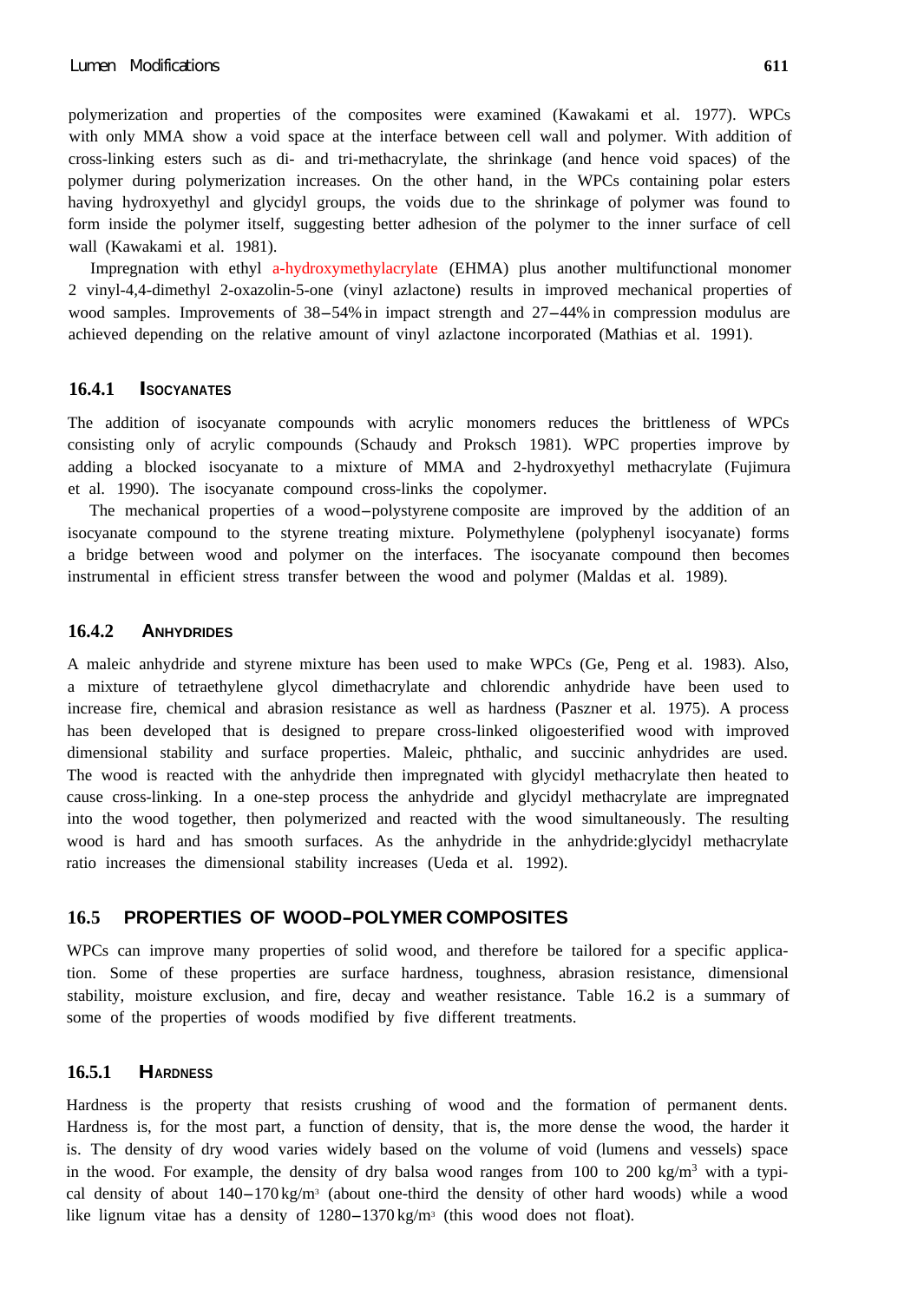### <span id="page-13-0"></span>**TABLE 16.2 Properties of Wood after Five Different Modifications**

|                                |                                                        | Water-Soluble Polymers and<br><b>Synthetic Resins</b> |                                | <b>Compression</b>                                           | Heat                  |                            | <b>Organic Chemicals or</b><br><b>Cross-Linking Agents</b> | <b>Liquid Monomers</b>                          |                                                |
|--------------------------------|--------------------------------------------------------|-------------------------------------------------------|--------------------------------|--------------------------------------------------------------|-----------------------|----------------------------|------------------------------------------------------------|-------------------------------------------------|------------------------------------------------|
| Property                       | Polyethylene<br>Glycol                                 | Impreg                                                | Staypak                        | <b>Compreg</b>                                               | Staybwood             | <b>Bulking</b>             | Cross-<br>Linking                                          | Methyl<br>Methacrylate                          | <b>Epoxy Resin</b>                             |
| Specific gravity               | Slightly<br>increased                                  | 15-20 pct greater<br>than normal wood                 | $1.2 - 1.4$                    | $1.0 - 1.4$                                                  | Unchanged             | Slightly<br>increased      | Unchanged                                                  | Increased                                       | Increased                                      |
| Permeability to<br>water vapor | Hygroscopic                                            | Better than normal                                    | Better than<br>normal          | Greatly improved                                             | Better than<br>normal | Unchanged                  | Unchanged                                                  | Greatly<br>improved                             | Greatly<br>improved                            |
| Liquid water<br>repellency     | Hygroscopic                                            | Better than normal                                    | Better than<br>normal          | Greatly improved                                             | Better than<br>normal | Better than<br>normal      | Better than<br>normal                                      | Greatly<br>improved                             | Greatly<br>improved                            |
| Dimensional<br>stability       | 80 pct                                                 | 60-70 pct                                             | Slightly<br>improved           | 80-85 pct                                                    | 40 pct                | 65-75 pct                  | 80-90 pct                                                  | 10 pct                                          | Slightly<br>improved                           |
| Decay<br>resistance            | Better than<br>normal                                  | Better than<br>normal                                 | Unchanged                      | Much better than<br>normal                                   | Better than<br>normal | Much better<br>than normal | Better than<br>normal                                      | Somewhat<br>increased                           | Somewhat<br>increased                          |
| Heat resistance                | No data                                                | Greatly increased                                     | No data                        | Greatly increased                                            | No data               | No data                    | No data                                                    | Increased                                       | No data                                        |
| Fire resistance                | No data                                                | Unchanged                                             | Unchanged                      | Unchanged                                                    | Unchanged             | Unchanged                  | Unchanged                                                  | Unchanged                                       | No data                                        |
| Chemical<br>resistance         | No data                                                | Better than normal                                    | Slightly better<br>than normal | Much better than<br>normal                                   | Better than<br>normal | No data                    | No data                                                    | Much better<br>than normal                      | Much better<br>than normal                     |
| Compression<br>strength        | Slightly<br>increased                                  | Increased                                             | Increased                      | Greatly increased                                            | Reduced               | Slightly<br>reduced        | Slightly<br>reduced                                        | Greatly<br>increased                            | Greatly<br>increased                           |
| Hardness                       | Unchanged                                              | Increased                                             | Increased                      | $10-20$ times<br>greater                                     | Reduced               | Slightly<br>reduced        | Slightly<br>reduced                                        | Greatly<br>increased                            | Greatly<br>increased                           |
| Abrasion<br>resistance         | Slightly reduced                                       | Reduced                                               | Increased                      | Increased                                                    | Greatly<br>reduced    | Slightly<br>reduced        | Greatly<br>reduced                                         | Greatly<br>increased                            | Greatly<br>increased                           |
| Machinability                  | Unchanged                                              | Better than normal<br>but dulls tools                 | Metalworking<br>tools required | Metalworking<br>tools required                               | Unchanged             | Unchanged                  | Unchanged                                                  | Metalworking<br>tools preferred                 | Metalworking<br>tools preferred                |
| Glucability                    | Special glues<br>required                              | Unchanged                                             | Unchanged                      | Same as normal<br>after sanding                              | Unchanged             | Unchanged                  | Unchanged                                                  | Special glues<br>required                       | Epoxy used as<br>adhesive                      |
| Finishability                  | Requires poly.<br>urethane, oil, or<br>2 parts polymer | Unchanged                                             | Unchanged                      | Plastic-like surface<br>(can be polished)<br>without finish) | Unchanged             | Unchanged                  | Unchanged                                                  | Plastic-like<br>Surface (no<br>finish required) | Piastic-like<br>surface (no<br>finish required |
| Color change                   | Little change                                          | Reddish brown                                         | Little change                  | Reddish brown                                                | Darkened              | Little change              | Little change                                              | Little change                                   | Little change                                  |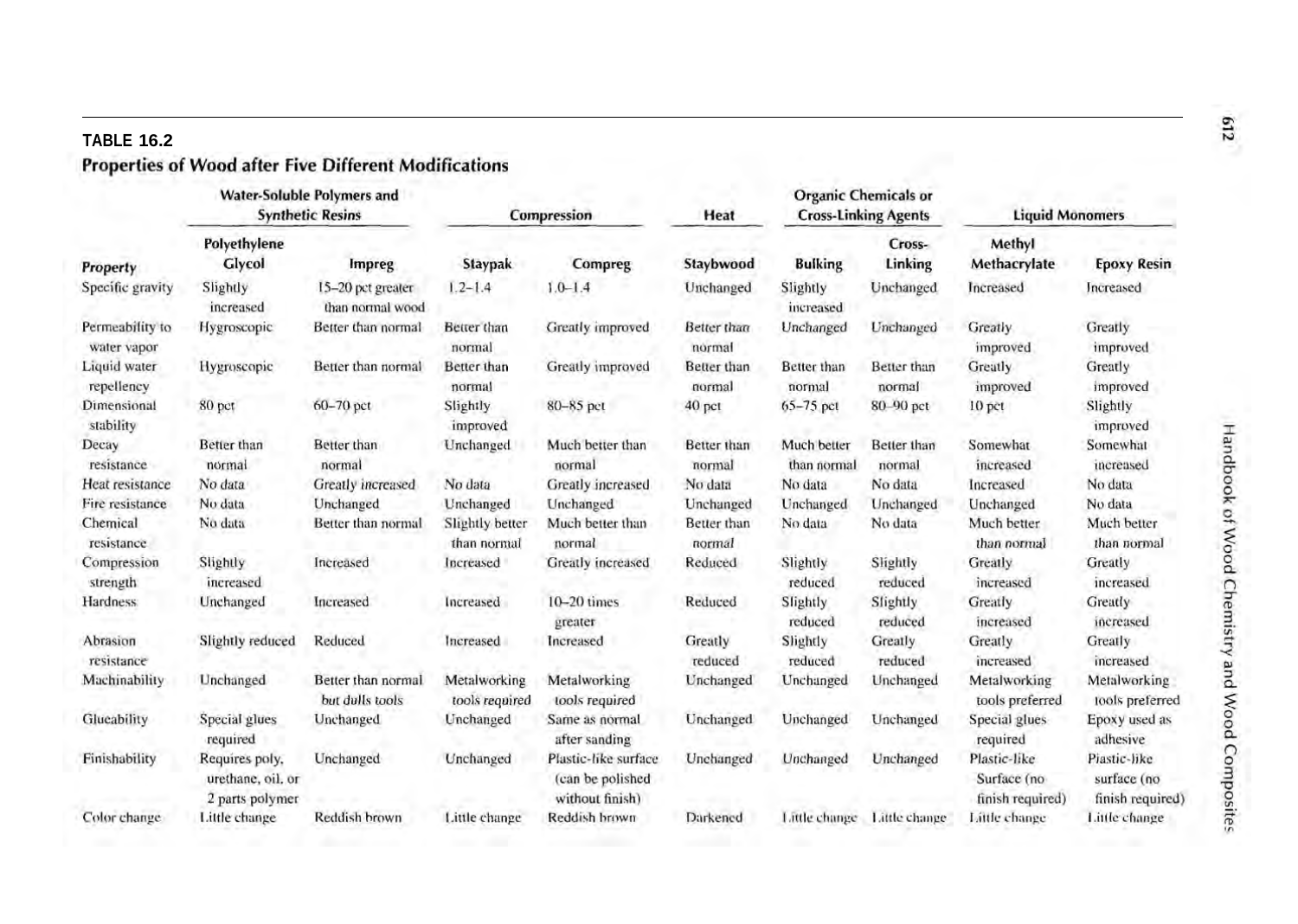The Janka Scale of Hardness measures the force required to embed a 1.11 cm (0.444 in.) steel ball to half its diameter in wood. It is the industry standard for determining the ability of various species to resist denting and wear. The Janka hardness of lignum vitae ranks highest of the trade woods, with a Janka hardness of 4500. Table 16.3 shows the Janka hardness of several domestic and foreign woods.

The hardness or indent resistance of WPC is measured by any of several methods. The test method used depends on the WPC and the expected final product. Measurement can be made using a hand-held Shore Durometer tester, ball indenters such as Brinell and Rockwell hardness, the Janka ball indenter or the Gardner Impact tester that uses a falling dart to make dents that can be measured (Miettinen et al. 1968; Beall et al. 1973; Schneider 1994).

Hardness of a WPC depends on the polymer loading and the hardness of the polymer. Polymer loading is affected by wood porosity and density. For example, a more porous and lower density wood will require a higher polymer loading. Generally, a higher polymer loading will give a greater WPC hardness. Figure 16.4 is an SEM micrograph of a WPC with no polymer attachment and the lumens incompletely filled. Figure 16.5 is an SEM micrograph of a WPC with filled lumens and some interaction of the polymer with the wood. The hardness of a WPC is improved when the cells are completely filled and there is attachment of the polymer to the wood.

| Janka Hardness of Hardwoods and Softwood: |                       |
|-------------------------------------------|-----------------------|
| <b>Wood Species</b>                       | <b>Janka Hardness</b> |
| Eastern white pine                        | 380                   |
| <b>Basswood</b>                           | 410                   |
| Chestnut                                  | 540                   |
| Douglas fir                               | 660                   |
| Southern yellow pine                      | 690                   |
| Sycamore                                  | 770                   |
| Cedar                                     | 900                   |
| <b>Black cherry</b>                       | 950                   |
| Teak                                      | 1000                  |
| <b>Black walnut</b>                       | 1010                  |
| Yellow birch                              | 1260                  |
| Red oak                                   | 1290                  |
| American beech                            | 1300                  |
| Ash                                       | 1320                  |
| White oak                                 | 1360                  |
| Hard maple                                | 1450                  |
| <b>Birch</b>                              | 1470                  |
| Brazilian oak                             | 1650                  |
| Locust                                    | 1700                  |
| Rosewood                                  | 1780                  |
| Hickory                                   | 1820                  |
| Purple heart                              | 1860                  |
| African rosewood                          | 1980                  |
| Mesquite                                  | 2345                  |
| Brazilian cherry                          | 2350                  |
| Brazilian rosewood                        | 3000                  |
| Ebony                                     | 3220                  |
| Brazilian teak                            | 3540                  |
| Brazilian walnut                          | 3680                  |

# **TABLE 16.3 Janka Hardness of Hardwoods and Softwoods**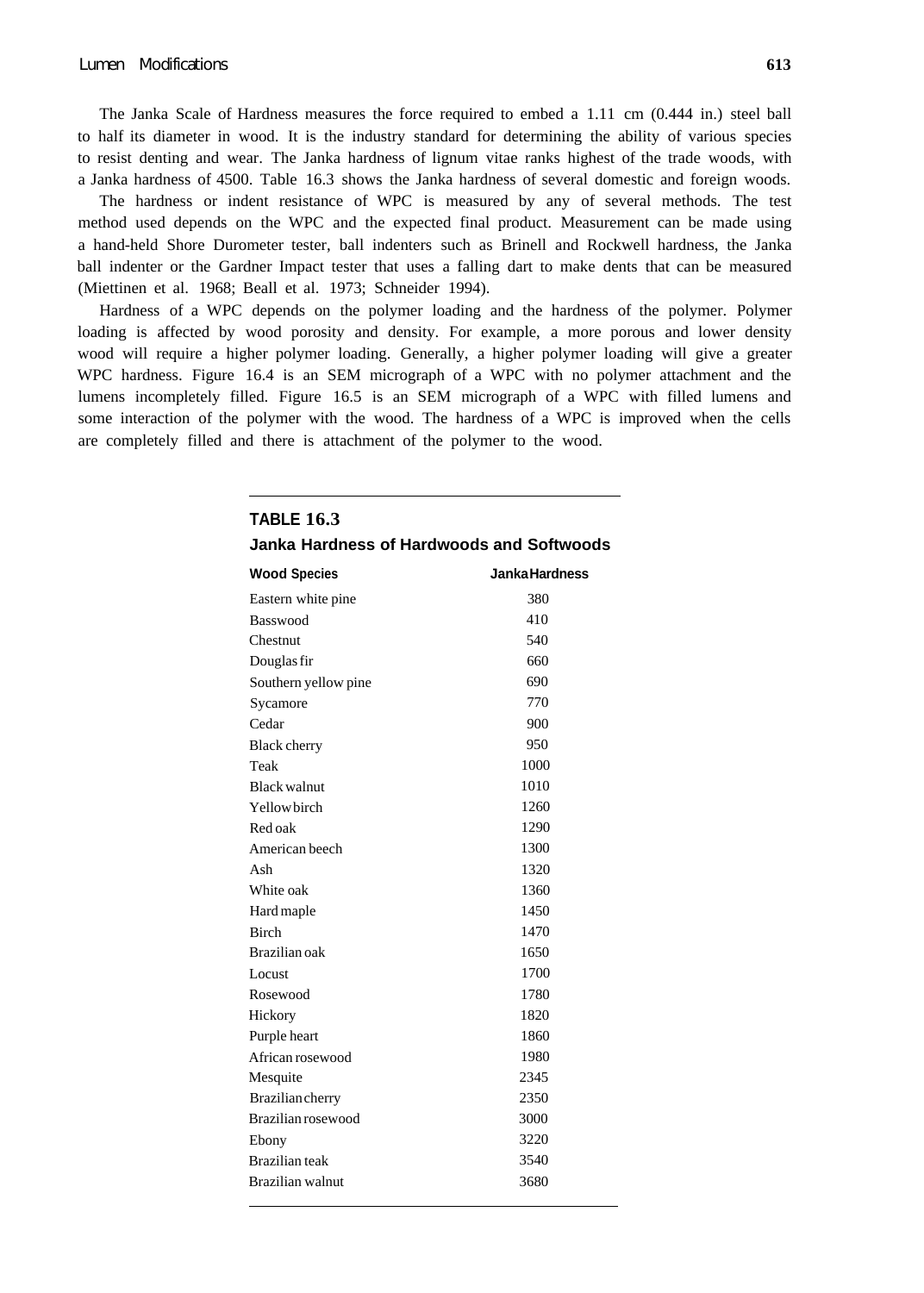<span id="page-15-0"></span>![](_page_15_Picture_1.jpeg)

**FIGURE 16.4** SEM micrograph of a WPC having the wood cells incompletely filled with polymer and having no attachment of polymer to the wood.

![](_page_15_Picture_3.jpeg)

**FIGURE 16.5** SEM micrograph of a WPC with the wood cells filled with polymer and having some interaction of the polymer with the wood.

The type of polymer, cross-linking chemicals and method and extent of polymerization affect polymer hardness. A 7-10-fold increase in hardness can be expected by most treatments for example, MMA-impregnated alderwood has more than a 10-fold increase in hardness of the sides and more than a 7-fold increase in hardness of the cross-cut areas (Miettinen et al. 1968).

#### **16.5.2 TOUGHNESS**

Increasing the toughness of wood with polymer increases the crack resistance and brittleness at room temperature. Impact strength and toughness are closely related; both refer to the WPCs ability to resist fracturing. Measurements of impact strength are made using the Izod and the Charpy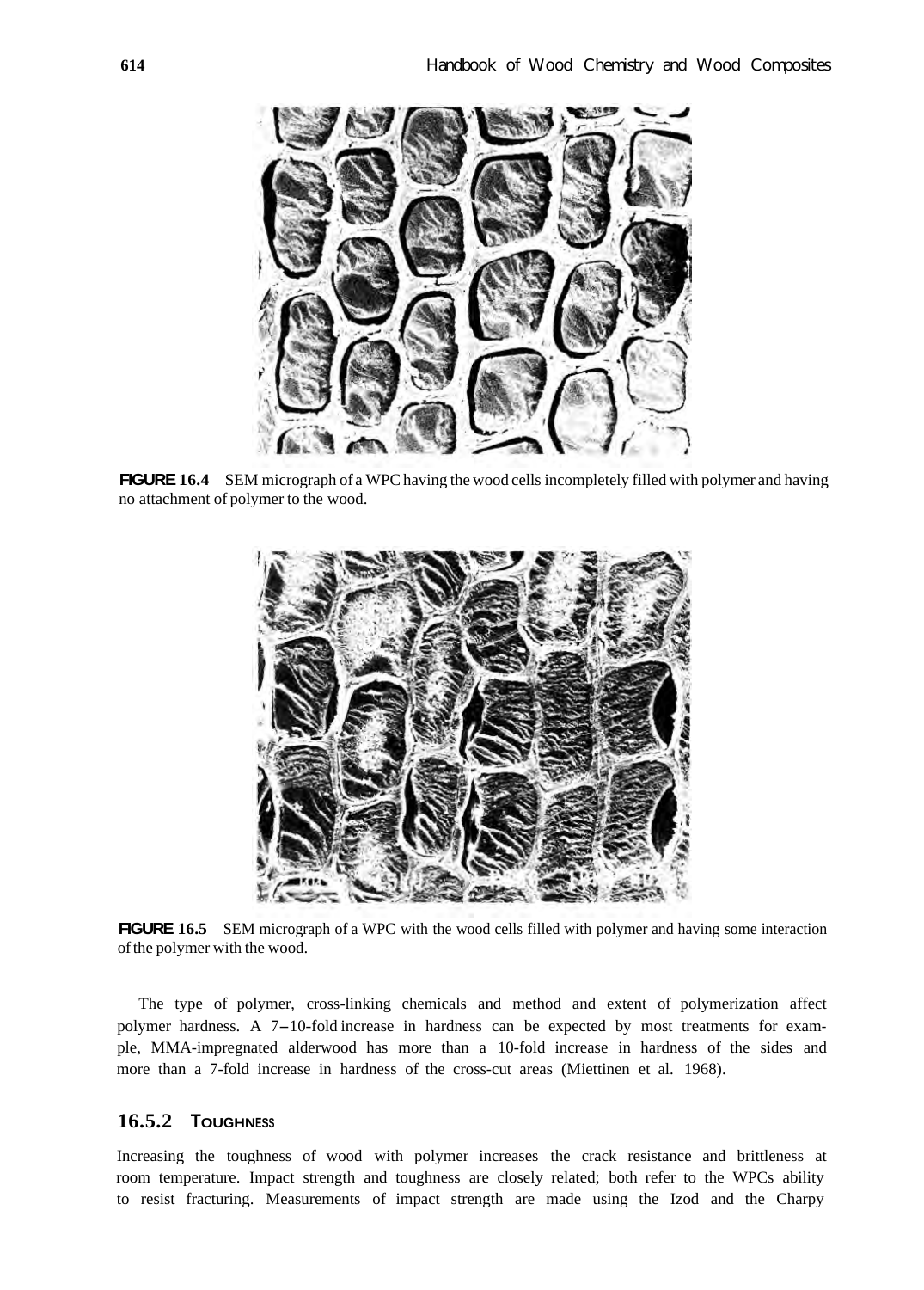<span id="page-16-0"></span>impact test instruments. The test involves striking the specimen with a pendulum and measuring the impact energy necessary to initiate fracture. Treating sugar maple wood with a vinyl polymer increases toughness in both radial and tangential impact directions compared to untreated wood. Increased polymer load results in increased toughness. Microscopy indicates brittle polymer fracture extends across lumens but stops at the polymer and cell wall interface (Schneider et al. 1989). Brittleness of a composite can be severely increased by increasing the amount of a cross-linker such as ethyleneglycol dimethacrylate even to as little as 1.5% in MMA (Schaudy and Proksch 1982). WPC's with high toughness (low brittleness), have been prepared by using a treating mixture consisting of MMA and an isocyanate that has an acrylic functionality. This treating mixture increased the impact bending strength of the WPC by about 100% (Schaudy et al. 1982).

#### **16.5.3 ABRASION RESISTANCE**

Abrasion resistance is determined by the Taber wear index, which is the weight loss (mg/1000 cycles) caused by an abrasive wheel turning on a specimen. The lower the weight loss value, the better the resistance to wear. In general, abrasion resistance increases with increasing polymer content in the wood (Kawakami and Taneda 1973). Softwood species such as birch, gray and black alder, and spruce when made into a composite with polystyrene have abrasion resistance comparable to that of natural oak wood (Dolacis 1983). Alder wood and birch wood impregnated with MMA had up to 85% less weight loss than untreated wood (Miettinen et al. 1968).

#### **16.5.4 DIMENSIONAL STABILITY**

Dimensional stability is the property of wood that allows it to resist changes in dimensions when exposed to various moisture conditions. Dimensional stability is reported as percent volumetric swelling or as antishrink efficiency (ASE). ASE is the percent reduction in volumetric swelling of treated wood compared to untreated wood at equilibrium water or moisture saturated conditions (see Chapter 4). Many WPCs are not dimensionally stable so that with time in water or high humidity, most WPCs will swell to the same amount as untreated wood.

There are two approaches to improve the dimensional stability of WPCs. One approach is to direct the penetration into the wood cell walls to bulk the wood at or near its wet or green dimensions. Aqueous and nonaqueous solvents have been used to swell the wood and carry the monomers into the cell walls, and polar monomers have been used to increase the swelling of the wood and penetration of the monomers into the wood. The second approach is to react the chemicals with the cell wall hydroxyl groups, therefore decreasing its affinity for moisture (Loos 1968; Rowel1 et al. 1982). WPCs with polymer located just within the lumen do not make a significant contribution to dimensional stability compared with chemical modifications of the cell wall (Fujimura and Inoue 1991).

#### **16.5.5 MOISTURE EXCLUSION**

Moisture exclusion efficiency (MEE) is the property of a WPC to exclude moisture and is related to the rate at which the composite absorbs moisture and swells and not to the maximum extent of swelling or moisture uptake (see Chapter 4). If the WPCs are not allowed to reach equilibrium with respect to moisture or water, then MEE can be mistaken for dimensional stability or ASE values (Loos 1968). Many WPCs will absorb water and swell at a slower rate than untreated wood, but in most cases the maximum swelling is nearly the same as that of untreated wood.

#### **16.5.6 FIRE RESISTANCE**

There are several methods of measuring different aspects of the property of fire retardancy (see Chapter 6). Thermogravimetry measures char formation and decomposition temperatures by heating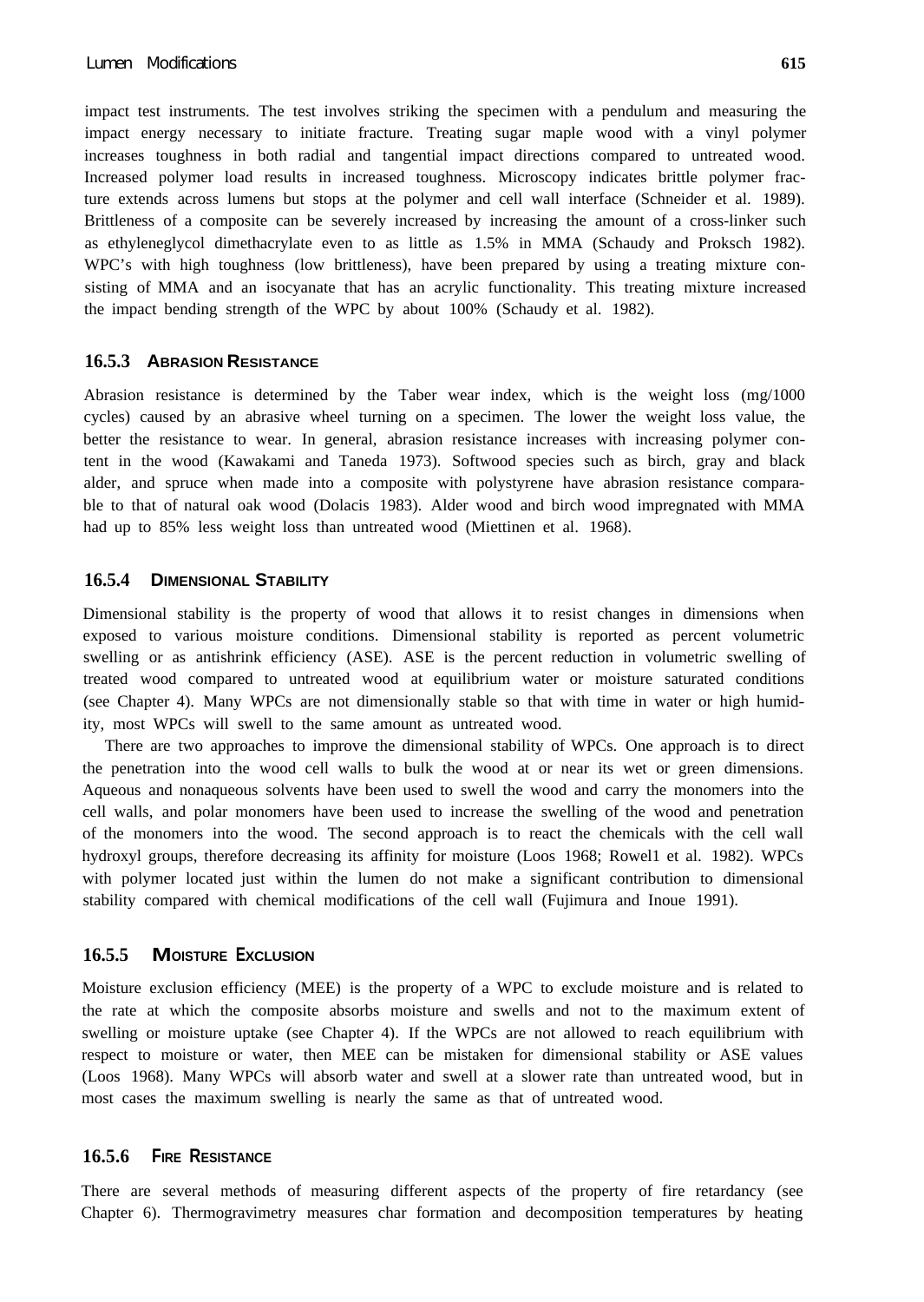<span id="page-17-0"></span>small specimens in an inert atmosphere. More char generally indicates greater fire retardancy. The oxygen index test measures the minimum concentration of oxygen, in an oxygen and nitrogen atmosphere, that will just support flaming combustion. Highly flammable materials are likely to have a low oxygen index. Flame spread tests are those in which the duration of flaming and extent of flame spread are measured. The results of any of the test methods that use small specimens often do not correlate with the actual performance of materials in a real fire situation. The surface burning characteristics of WPCs used as building materials are best measured by flame spread tests that use large specimens, such as the ASTM E84 test that requires specimens approximately 514 mm wide by 7.3 m long. The test chamber in this test also has a photometer system built in to measure smoke and particulate density. Smoke evolution is very important because many fire deaths are due to smoke inhalation.

Polymethyl methacrylate enhances the flammability of wood (Calleton et al. 1970; Lubke and Jokel 1983) but not styrene and acrylonitrile (Schaudy et al. 1982). Bis(2-chloroethyl) vinylphosphonate with vinyl acetate or acrylonitrile improves the fire retardancy, but is less effective than poly(dichlorovinyl phosphate) or poly(di-ethyl vinylphosphonate). Wood impregnated with dimethylaminoethyl methacrylate phosphate salt and then polymerized in the presence of crosslinking agents has high fire retardancy (Ahmed et al. 1971) as does trichloroethyl phosphate (Autio and Miettinen 1970). The addition of chlorinated paraffin oil to monomer systems imparts fire retardancy to composites (Iya and Majali 1978). The limiting oxygen index values of the MMA-bis(2-chloroethy1)vinyl phosphonate copolymer and MMA-bis(chloropropyl)-2-propene phosphonate copolymer wood composites are much higher than that of untreated wood and other composites, indicating the effectiveness of the phosphonates as fire retardants (Yap et al. 1991). WPC specimens made with MMA are smoke free, but styrene-type monomers create dense smoke (Siau et al. 1972). The presence of aromatic polymers, such as poly(chlorostyrene), and fire retardants having aromatic benzene rings in wood increase the smoke evolution, flame spread, and fuel contribution in a modified tunnel furnace test (Siau et al. 197.5). In all specimens tested, the smoke evolution increased markedly after the flame is extinguished.

#### **16.5.7 DECAY RESISTANCE**

Most WPCs are not decay resistant because the polymer merely fills the lumens and does not enter the cell walls, which makes the cell walls accessible to moisture and decay organisms (see Chapter 5). WPCs prepared using MMA and several kinds of cross-linking monomers (1,3-butylene dimethacrylate, ethylene dimethacrylate, and trimethylolpropane trimethacrylate) and polar monomers (2-hydroxyethyl methacrylate and glycidyl methacrylate) added at 5-20% concentration have little resistance to brown rot decay (Kawakami et al. 1977). Using methanol with MMA or styrene allows the polymer to penetrate the cell walls. The amount of polymer in the cell wall is important for decay resistance. Some protection against biological degradation is possible at cell wall polymer contents of 10% or more (Rowell 1983). Acrylate monomers with various bioactive moieties were synthesized (Ibach and Rowell 2001). Pentachlorophenol acrylate and Fyrol 6 acrylate polymers provided no protection against decay, whereas tributyltin acrylate, 8-hydroxyquinolyl acrylate, and 5,7-dibromo-8-hydroxyquinolyl acrylate were found to be resistant to the brown-rot fungus *Gloeophyllum trabeum* at low polymer loading of 2-5% retention (Ibach and Rowell 2001).

#### **16.5.8 WEATHERING RESISTANCE**

WPCs made with birch and pine, impregnated with MMA or styrene-acrylonitrile were exposed in a weatherometer for 1000 h (Desai and Juneja 1972). The specimens were more resistant to surface checking than untreated wood and the styrene-acrylonitrile treatment performed better than MMA.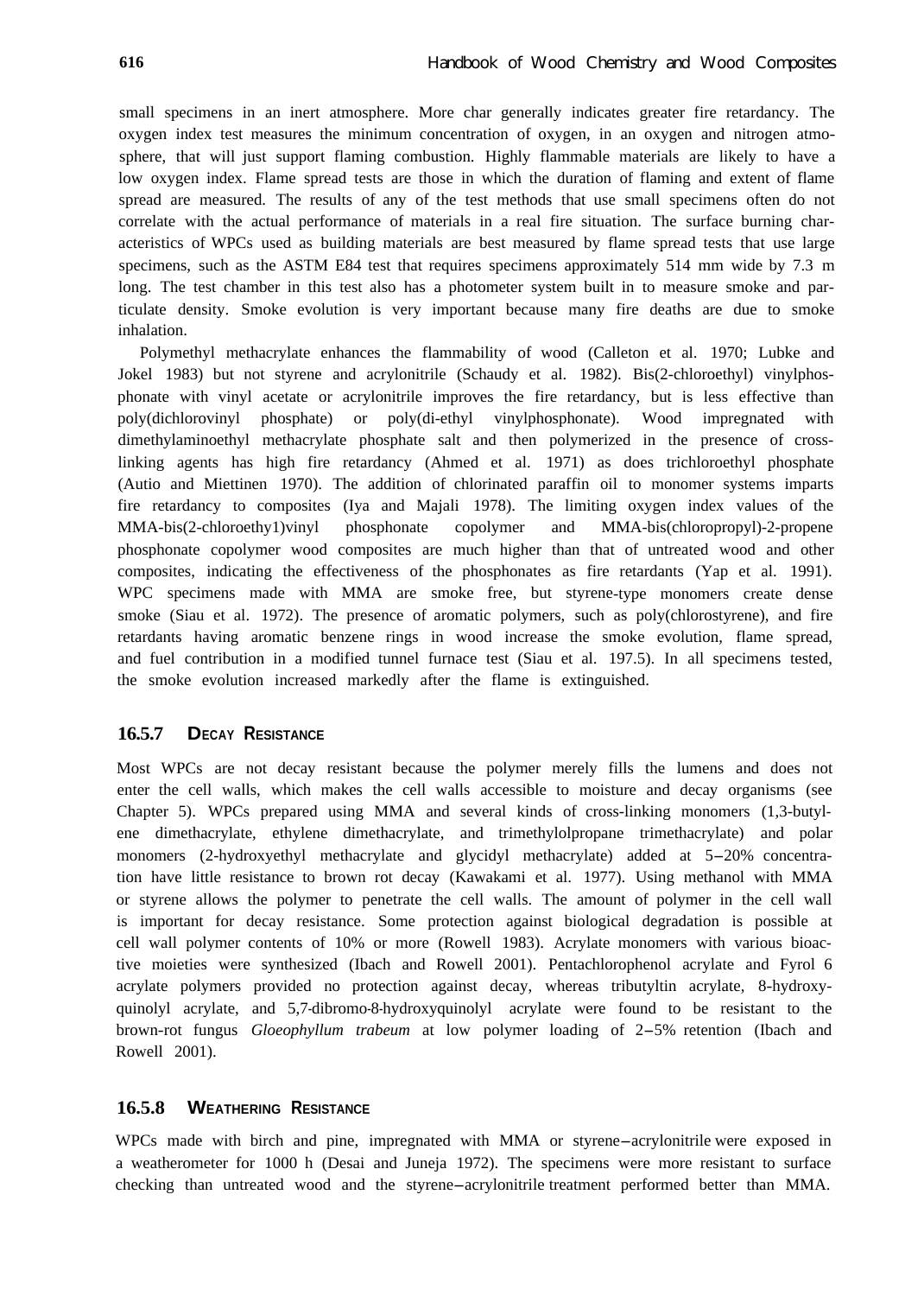<span id="page-18-0"></span>A combination of cell wall-modifying treatments (butylene oxide or methyl isocyanate) with MMA lumen-filled treatments results in a dual treatment that resists the degradative effects of accelerated weathering in a weatherometer (see Chapter 7). The use of MMA in addition to the cell wallmodifying chemical treatments provides added dimensional stability and lignin stabilization and has a significant effect on weatherability (Rowel1 et al. 1981).

#### **16.5.9 MECHANICAL PROPERTIES**

The strength properties of WPCs are enhanced compared to untreated wood. The hardness, compression and impact strength of wood composites increase with increasing monomer loading (Mohan and Iyer 1991). Cross-linking monomers increases static bending properties, compressive strength, and torsional modulus, but reduces dimensional stability, while polar monomers improve dimensional stability and static bending properties but have no significant effect on compressive strength and torsional modulus (Kawakami et al. 1977). Table 16.4 shows the increase in strength properties of acrylic lumen filled wood. All strength properties are greatly improved.

#### **16.5.10 CHANGES IN COLOR**

Dyes can be added to the monomer solution to change the color of the polymerized wood. Figure 16.6 shows natural oak on the left and a dark dyed oak on the right. [Figure 16.7](#page-19-0) shows a knife handle made from several layers of natural and dyed veneers.

#### **TABLE 16.4 Strength Properties of Acrylic Lumen Filled Wood**

|  |  | Static Bending Properties of Acrylic Lumen Filled Wood |
|--|--|--------------------------------------------------------|
|  |  |                                                        |

| <b>Untreated MPa</b> | <b>Treated MPa</b> |
|----------------------|--------------------|
| 93                   | 11.6               |
| 44.0                 | 79.8               |
| 73.4                 | 130.6              |
| 44.8                 | 68.0               |
|                      |                    |

*Note:* MOE = modulus of elasticity, FSAPL = fiber stress at proportional limit,  $MOR =$  modulus of rupture,  $MCS =$  maximum crushing strength.

![](_page_18_Picture_10.jpeg)

**FIGURE 16.6** Various dyes can be added to change the color of the impregnated wood.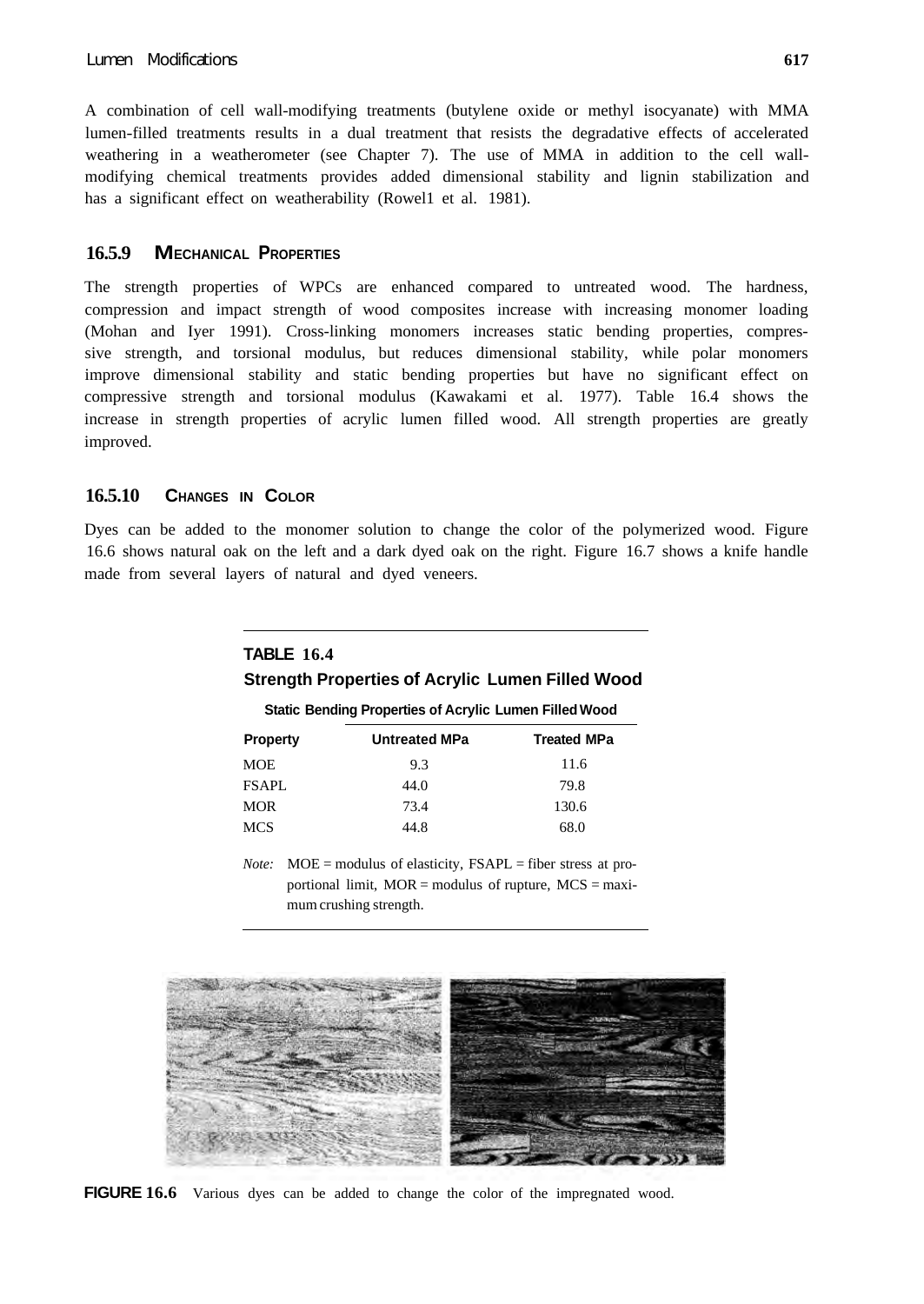<span id="page-19-0"></span>![](_page_19_Picture_1.jpeg)

**FIGURE 16.7** Knife handle made from acrylic impregnated veneers.

#### **16.6 APPLICATIONS**

The major uses of WPCs are for flooring, sports equipment, musical instruments, and furniture (Fuller et al. 1997). Flooring has the largest volume that includes solid plank flooring, top veneers of laminated flooring, and fillets for parquet flooring. As for sports equipment, patents have been issued for golf club heads (Katsurada and Kurahashi 1985), baseball bats, hockey sticks (Yamaguchi 1982), and parts of laminated skis. WPCs are used for wind instruments, mouthpieces of flutes and trumpets, and finger boards of stringed instruments (Knotik and Proksch 1971; Knotik et al. 1971). One area with potential is the use of veneer laminates for furniture, such as desk writing surfaces and tabletops (Maine 1971; Kakehi et al. 1985). A history of the commercialization of WPCs and future opportunities is covered by Schneider and Witt (2004).

#### **16.7 POLYMER IMPREGNATION**

Wood polymer composites are usually formed by impregnating the wood with a monomer which is polymerized *in situ* mainly in the lumen. Because the monomers are small, almost complete penetration of chemical is achieved. However, it is possible to impregnate wood with oligomers or polymers, however, penetration depends on the size of the oligomer or polymer. Chemical retention is often limited by the inability of the large polymers to penetrate into the wood structure. Several resin systems have been used to treat wood to improve performance properties. Figure 16.8 shows a very simple diagram of treating wood with a monomer.

![](_page_19_Figure_7.jpeg)

**FIGURE 16.8** Simple system for the impregnation of wood with monomers.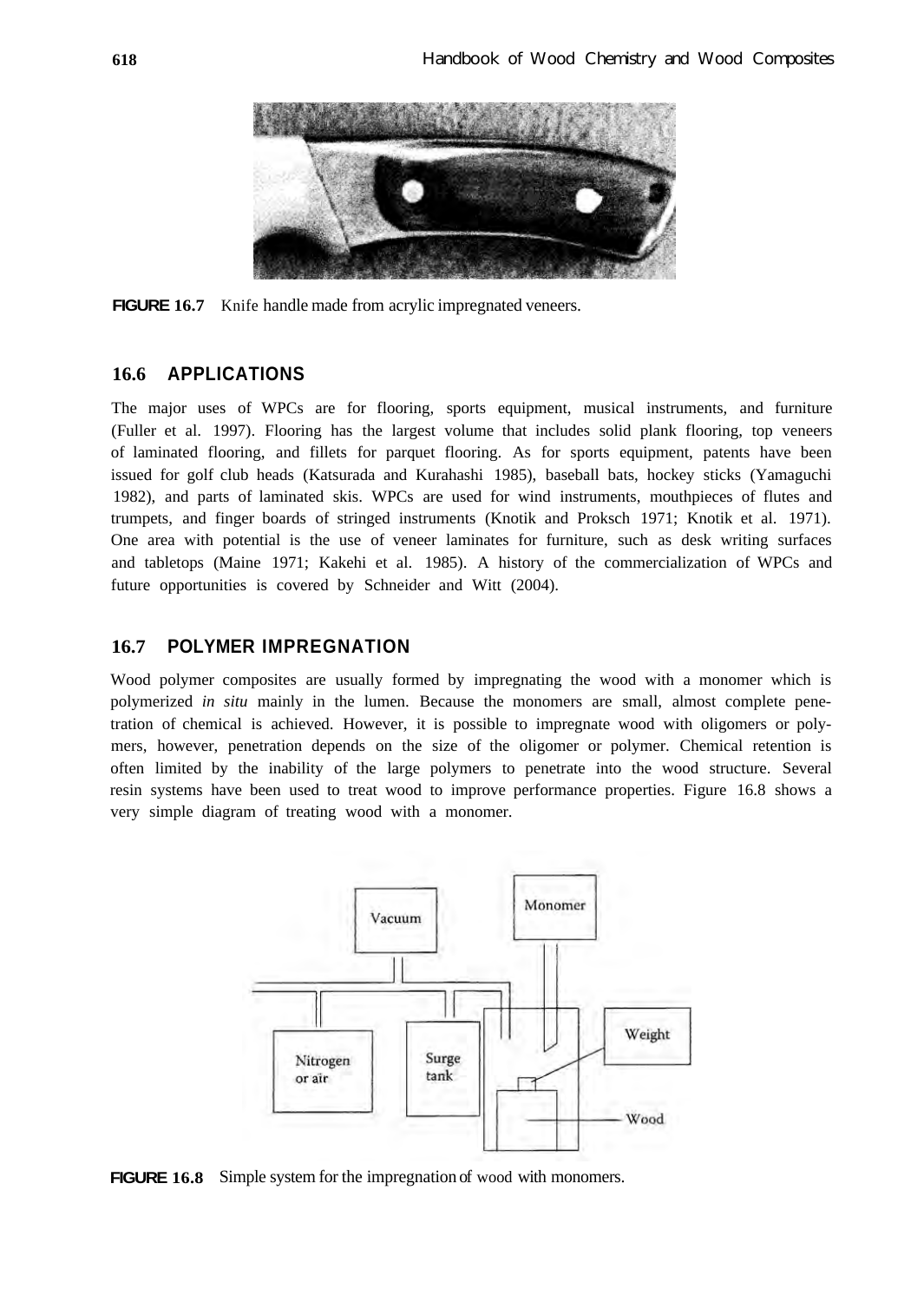#### <span id="page-20-0"></span>**16.7.1 EPOXY RESINS**

Epoxy resin is a partially polymerized, clear solution, with a consistency slightly thicker than varnish at room temperature (21°C). Just before treating wood, the epoxy resin is mixed with hardener. It is cured or hardened within the lumen structure from a few minutes to a few hours depending upon the hardener and temperature. Treatment with epoxy resin is usually performed on veneers because of its large molecular size and high viscosity which does not allow for deep penetration into larger specimens. Veneers are either vacuum treated or soaked in the epoxy resin-hardener solution and then cured. Mechanical properties are greatly increased with epoxy resin treatments, especially hardness (Rowell and Konkol 1987). Epoxy resins are used for wooden boat hulls, the outer ply of plywood, and strengthening softened or decayed wood.

#### **16.7.2 COMPRESSION OF WOOD WHILE HEATING AND CURING WITH RESIN**

Wood can be compressed using heat either with or without resin that improves strength, stiffness, and stability.

#### **16.7.2.1 Staypak**

Compressed wood containing no resin is called Staypak (Seborg et al. 1945). During compression with  $1400-1600$  lb/in<sup>2</sup> pressure, with temperatures of  $170-177^{\circ}$ C, lignin will flow relieving internal stresses, but also causing a darkening of the wood. The compression time varies with the thickness of the wood, but usually to a specific gravity of at least 1.3 (Rowell and Konkol 1987). The resultant wood product has a slower moisture absorption and hence a reduction in swelling. It is more dimensionally stable, but not necessarily more biological resistant. Tensile strength (both parallel and perpendicular to the grain), modulus of rupture, elasticity in bending, and impact bending strength of the wood are increased. Staypak is used for tool handles, mallet heads, and various tooling jigs and dies.

#### **16.7.2.2 Compreg**

Compreg is resin-treated, compressed wood, and made with layers of treated veneers (Stamm and Seborg 1951). The most common resin is phenol-formaldehyde. The veneers are treated to  $25-30\%$ weight gain based on oven-dried weight. The veneers are dried at 30°C or less to prevent the resin from curing. The resin is cured during the heating  $(140-150^{\circ}C)$  and compression process (pressures nom curing. The resin is cured during the heating (140–150 C) and compression process (pressures of 1000–1200 lb/in<sup>2</sup>). Water absorption is greatly reduced; biological resistance to decay, termite, and marine borer is increased; electrical, acid, and fire resistance are increased. Strength properties of Compreg are increased, except for impact bending strength. The abrasion resistance and hardness are also increased compared to untreated wood. Compreg has many uses from knife handles and tools to musical instruments (Rowell and Konkol 1987). Figure 16.9 shows a clarinet made by AI Stamm from compreg in the 1950s.

![](_page_20_Picture_10.jpeg)

**FIGURE 16.9** Compreg clarinet made by A1 Stamm.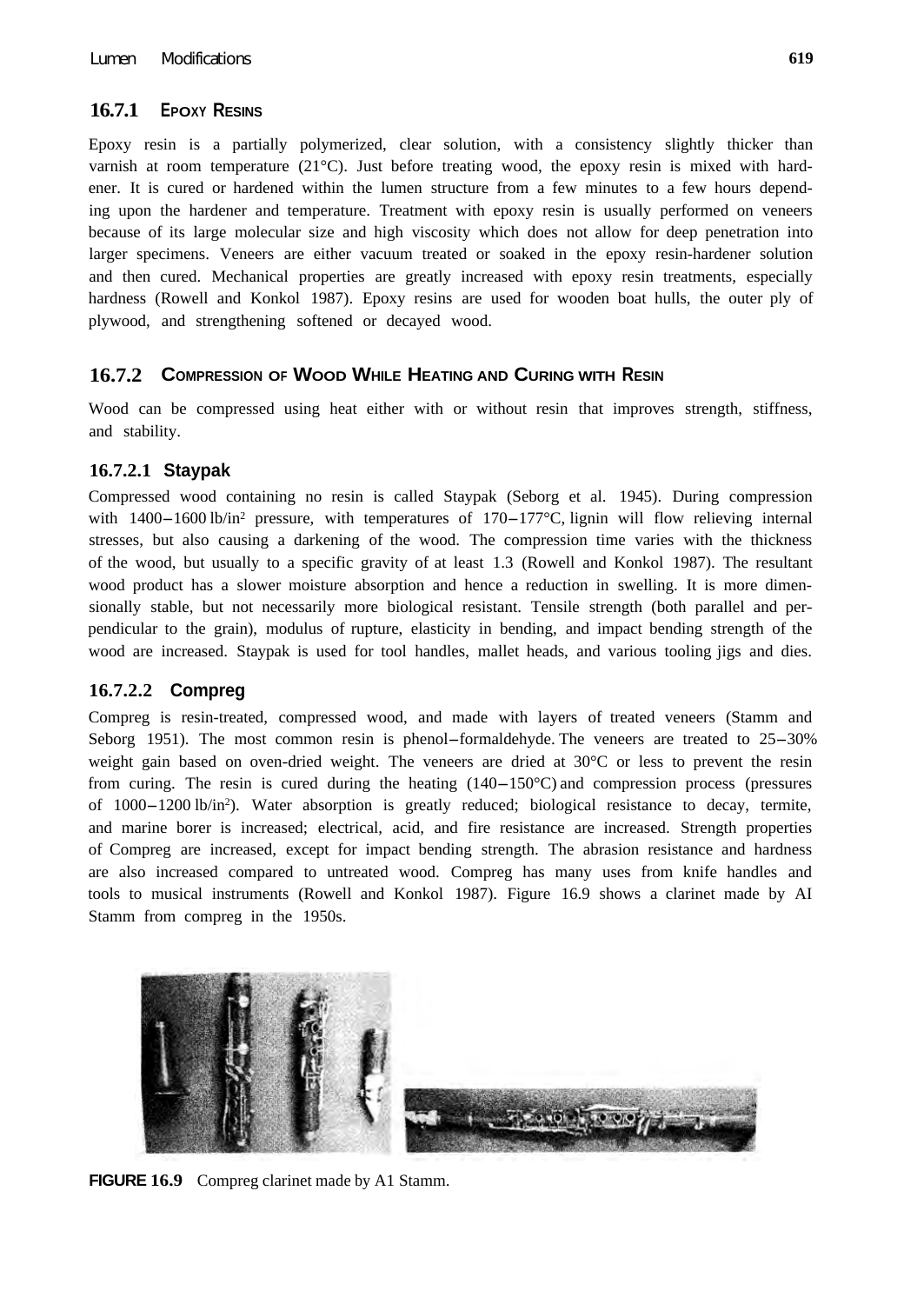<span id="page-21-0"></span>To show that the instrument could be used even when wet, the clarinet was placed in a fish tank with fish the night before it was to be demonstrated. The next morning the clarinet was fine but the fish were dead probably from a small amount of phenol that may have leached from the instrument.

#### **16.7.2.3 Staybwood**

Staybwood is one product that is made by heating wood in a vacuum at high temperatures (93 160°C) in a bath of molten metal (Stamm et al. 1960). The high temperature causes the lignin to flow and the hemicelluloses to decompose, producing water-insoluble polymers. The process increases dimensional stability, but decreases strength and therefore has not been used commercially (Rowel1 and Konkol 1987).

#### **16.8 WATER-SOLUBLE POLYMERS AND SYNTHETIC RESINS**

Wood can be impregnated with water-soluble treatments such as PEG or resins (Impreg) that become insoluble after curing. Keeping the wood in a partially or completely swollen state increases dimensional stability, as well as strength and water repellency.

#### **16.8.1 POLYETHYLENE GLYCOL**

Polyethylene glycol (PEG) is a chemical with the following structure:

#### HO-CH<sub>2</sub>CH<sub>2</sub>-O-CH<sub>2</sub>CH<sub>2</sub>-(O-CH<sub>2</sub>CHQ-CH<sub>2</sub>CH<sub>2</sub>-OH

PEG 1000 is most commonly used when treating wood, usually undried, green wood (Mitchell 1972). It is a waxy, white solid that has an n value (average molecular weight) of 1000 and it can penetrate the cell wall because of its small size. It melts at 40°C, readily dissolves in warm water, is noncorrosive, odorless, and colorless, and has a very high fire point (305°C) (Rowel1 and Konkol 1987). Molecular weights up to 6000 are soluble in water.

To treat wood with PEG 1000, the wood is placed in a container and covered with a 30-50 wt.% solution dissolved in water. The treatment is based on diffusion and therefore soak time will vary depending upon the thickness of the specimen. PEG remains in the cell walls when the wood is dried because of its low vapor pressure. The rate of diffusion into the cell wall increases as water evaporates from the solution (Stamm 1964).

Treatment temperature is usually from 21°C to 60°C, but diffusion can be accelerated with increasing the temperature and/or the concentration of the solution. After treatment, the wood is air dried in a ventilated room. The drying time also depends upon specimen size.

PEG is not chemically attached to the wood, and because it is water soluble, it will leach out if it gets wet (see Chapter 4). Glycol attracts moisture, so if the relative humidity reaches above 70%, the wood becomes sticky.

PEG has many uses especially in prevention or reduction of cracking due to drying sound wood for tabletops, to partially decomposed wooden artifacts, or archeological waterlogged wood.

#### **16.8.2 IMPREC**

Impreg is wood that has been treated with a thermosetting, fiber-penetrating resin and is cured without compression (Stamm and Seborg 1962). Phenol-formaldehyde resin-forming systems with low molecular weights are the most successful thermosetting agents. The resins penetrate the cell wall  $(25-25\%$  weight gain) and keep the wood in a swollen state, dried at  $80-93\degree$ C for 30 min, and then are polymerized by heat (155°C for 30 min) to form a water-insoluble resin in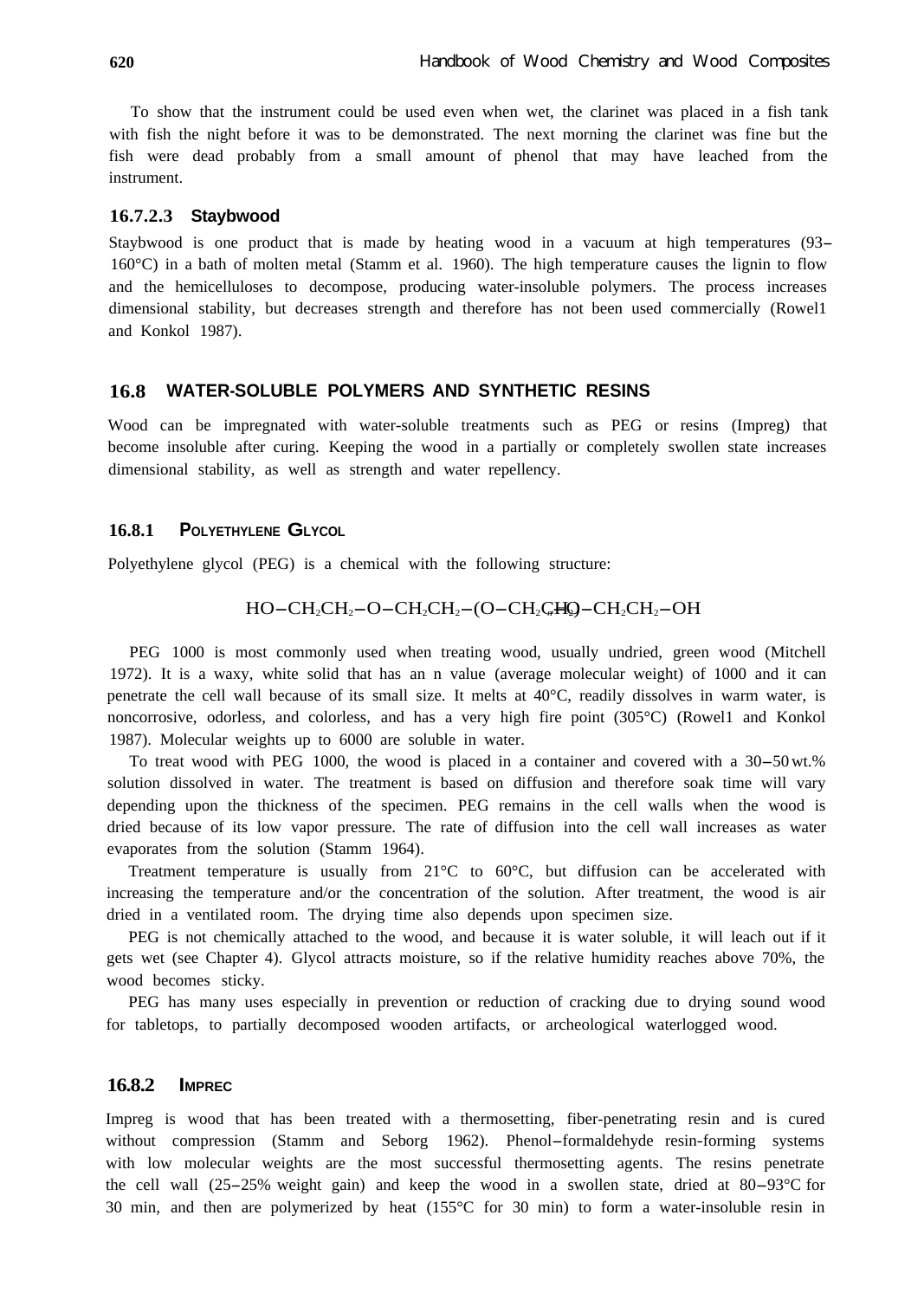<span id="page-22-0"></span>the cell wall (Rowell and Konkol 1987). Treatments are usually done on thin veneers  $\langle \langle 9 \rangle$  mm thick) due to time.

The cured product is usually reddish brown with reduced swelling, shrinkage, grain raising, and surface checking. It improves the compression strength, but reduces the impact bending strength. Impreg shows resistance to decay, termite, and marine-borer attack, and it has a high resistance to acid. It is suited for pattern and die models as well as electrical control equipment.

#### **REFERENCES**

Aagaard, P. 1967. Swedish studies on wood-polymer composites. Svensk Kem. Tidskr. 79(9): 501-510.

- Ahmed, A. U., Takeshita, N., and Gotoda, M. 1971. Fire-retardant wood-polymer composite based on radiation-induced polymerization of phosphorous-containing vinyl monomers particularly bis(2-chloroethyl) vinylphosphonate. Nippon Genshiryoku Kenkyusho Nempo 5027: 82-90.
- Autio, T. and Miettinen, J. K. 1970. Experiments in Finland on properties of wood-polymer composites. Forest Products Journal 20(3): 36-42.
- Beall, F. C., Witt. A. E., and Bosco, L. R. 1973. Hardness and hardness modulus of wood-polymer composites. Forest Products Journal 23(1): 56-60.
- Boey, F. Y. C., Chia, L. H. L., and Teoh, S. H. 1985. Compression, bend, and impact testing of some tropical wood-polymer composites. Radiation Physics and Chemistry 26(4): 415-421.
- Boey, F.Y. C., Chia, L. H. L., and Teoh, S. H. 1987. Model for the compression failure of an irradiated tropical wood-polymer composite. Radiation Physics and Chemistry 29(5): 337-348.
- Brebner, K. I., Schneider, M. H., and St-Pierre, L. E. 1985. Flexural strength of polymer-impregnated eastern white pine. Forest Products Journal 2: 22-27.
- Bull, C., Espinoza, B. J., Figueroa, C. C., and Rosende, R. 1985. Production of wood-plastic composites with gamma radiation polymerization. Nucleotecnica 4: 61-70.
- Calleton, R. L., Choong, E. T., and McIlhenny, R. C. 1970. Treatments of southern pine with vinyl chloride and methyl methacrylate for radiation-produced wood-plastic combinations. Wood Science and Technology 4(3): 216-225.
- Czvikovszky, T. 1977. Pilot-scale experiments on radiation processing of wood-plastic composites. Proc. Tihany Symp. Radiat. Chem. 4: 551-560.
- Czvikovszky, T. 1981. Wood-polyester composite materials. II. Dependence of the processing parameters on the initiation rate. Angew. Makromol. Chem. 96: 179-191.
- Czvikovszky, T. 1982. Composite materials made of wood and a polyester resin. Plast. Massy. 7, 37 and in (Plastics Manufacture and Processing) 50: 1-43.
- Desai, R. L. and Juneja, S. C. 1972. Weatherometer studies on wood-plastic composites. Forest Products Journal 22(9): 100-103.
- Dolacis, J. 1983. Comparative abrasive wear of wood of various species modified radiochemically with polystyrene. Modif. Svoisty Drev. Mater. pp. 107-111. Edited by: Rotsens, K. A. Zinatne: Riga, USSR 37.
- Doss, N. L., El-Awady, M. M., El-Awady, N. I., and Mansour, S. H. 1991. Impregnation of white pine wood with unsaturated polyesters to produce wood-plastic combinations. Journal of Applied Polymer Science 42: 2589-2594.
- Ellis, W. D. 1994. Moisture sorption and swelling of wood polymer composites. Wood and Fiber Science 26(3):  $333 - 341$ .
- Ellis, W. D. and O'Dell, J. L. 1999. Wood-polymer composites made with acrylic monomers, isocyanate, and maleic anhydride. Journal of Applied Polymer Science 73(12): 2493-2505.
- Ellwood, E., Gilmore, R., Merrill, J. A., and Poole, 1969. W. K. An investigation of certain physical and mechanical properties of wood-plastic combinations. U. S. At. Energy Comm. ORO-638, 159pp. Avail. Dep.; CFSTIFrom: Nucl. Sci. Abstr. 23(23), 48583.
- Fujimura, T. and Inoue, M. 1991. Improvement of the durability of wood with acryl-high-polymer. III. Dimensional stability of wood with cross-linked epoxy-copolymer. Mokuzai Gakkaishi 37: 719-726.
- Fujimura, T., Inoue, M., and Uemura, I. 1990. Durability of wood with acrylic-high-polymer. II. Dimensional stability with cross linked acrylic copolymer in wood. Mokuzai Gakkaishi 36(10): 851-859.
- Fuller, B. S., Ellis, W. D., and Rowell, R. M. 1997. Hardened and fire retardant treatment of wood for flooring. U.S. Patent 5605767, February 25, 1997, U.S. Patent 5609915, March.
- Ge, M., Peng, H., Dai, C., and Li, J. 1983. Heating wood-plastic composites. Linye Kexue 19(1): 64-72.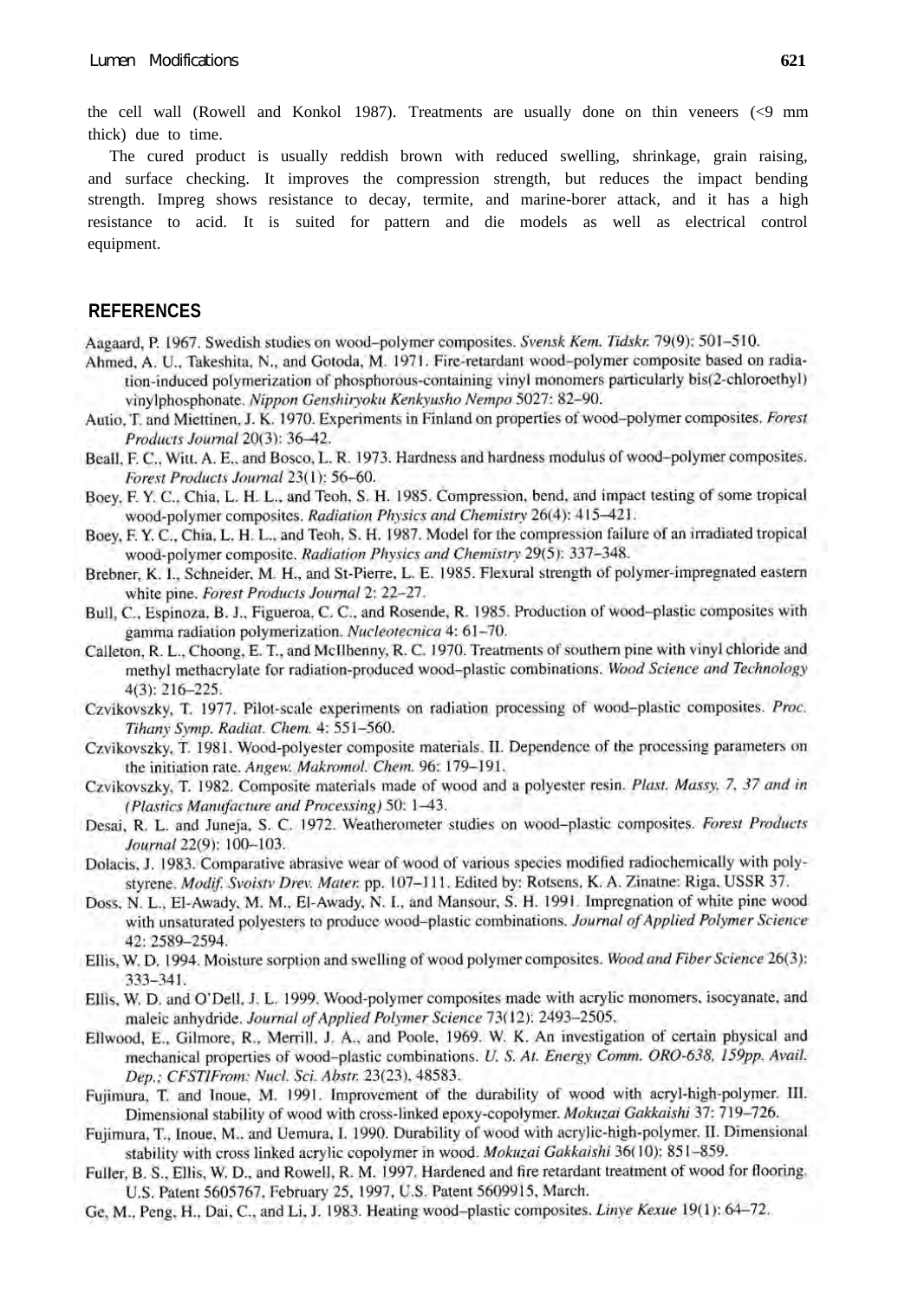- Glukhov, V. I. and Shiryaeva, G. V. 1973. Parameters of the radiation polymerization of vinyl monomers in wood. Plasticheskie Massy 6: 35-36.
- Gotoda, M., Harada, O., Yagi, T., and Yoshizawa, J. 1975. Radiation curing of a mixture of diallyl phthalate prepolymer and vinyl monomer. X. Application of electron beam curing of low molecular weight diallyl phthalate prepolymer-vinyl monomer mixtures to the preparation of American hemlock-polymer composite laminated board. I. Thermal curing. Nippon Genshirvoku Kenkyusho Nempo 5030: 92-102.
- Gotoda, M., Horiuchi, Y., and Urasugi, H. 1974. Radiation curing of mixtures of diallyl phthalate prepolymer and vinyl monomers. VIII. Application to the manufacture of resin composite-veneered plywood of electron beam curing within wood, 2. Nippon Genshirvoku Kenkyusho Nempo 5029: 79-91.
- Gotoda, M. and Kitada, Y. 1975. Radiation curing of mixtures of diallyl phthalate prepolymer and vinyl monomer. IX. Fundamental examination of the application of low molecular weight diallyl phthalate prepolymer. Nippon Genshirvoku Kenkyusho Nempo 5030: 85-91.
- Gotoda, M., Okugawa, H., Yagi, T., and Yoshizawa, I. 1975. Radiation curing of a mixture of diallyl phthalate prepolymer and vinyl monomer. XI. Application of electron beam curing of low molecular weight diallyl phthalate prepolymer-vinyl monomer mixtures to the preparation of American hemlock-polymer composite laminated board, 2. Electron beam curing. Nippon Genshiryoku Kenkvusho Nempo 5030:  $103 - 113$ .
- Gotoda, M. and Takeshita, N. 1971. Preparation of a wood-polymer composite by ionizing radiation. VII. Improvement of thermal stability of vinylidene chloride copolymers and fire retardancy of the woodvinvlidene chloride copolymer composites. Nippon Genshiryoku Kenkyusho Nempo 5027: 63-71.
- Gotoda, M. and Takeshita, N. 1971. Preparation of a wood-polymer composite by ionizing radiation. VIII. Radiation curing of monomer solution of chlorinated allyl chloride oligomer and its application to the preparation of a flame-retardant wood-polymer composite. Nippon Genshiryoku Kenkyusho Nempo 5027: 72-81.
- Gotoda, M., Tsuji, T., and Toyonishi, S. 1970a. Preparation of wood-polymer-composite by ionizing radiation. V. Effect of solvent extraction of wood as a pretreatment on the .gamma.-induced polymerization of vinylidene chloride in wood. Nippon Genshiryoku Kenkyusho Nempo 5026: 86-93.
- Gotoda, M., Yokoyama, K., Takeshita, N., and Senzaki, Y. 1971. Radiation curing of mixture of diallyl phthalate prepolymer and vinyl monomer. VI. Electron-beam curing of diallyl phthalate prepolymer/monomer mixture in the preparation of wood-polymer composite piled board. Nippon Genshiryoku Kenkyusho Nempo 5027: 91-99.
- Gotoda, M., Yokoyama, K., and Toyonishi, S. 1970b. Radiation curing of a mixture of diallyl phthalate prepolymer and vinyl monomer. IV. Radiation (especially electron-beam) curing of the mixture, impregnated in wood, for preparing wood-polymer composites. Nippon Genshiryoku Kenkyusho Nempo 5026:  $108 - 120.$
- Guillemain, J., Laizier, J., Marchand, J., and Roland, J. C. 1969. Polymer-substrate bonding obtained by radiation in resin-treated woods. Large Radiat. Sources Ind. Processes, Proc. Symp. Util. Large Radiat. Sources Accel. Ind. Process., pp. 417-33.
- Handa, T., Otsuka, N., Akimoto, H., Ikeda, Y., and Saito, M. 1973. Characterization on the electron beaminduced polymerization of monomers in wood. I. Effect of moisture in the polymerization of vinyl monomer in presoaked beech veneer. Mokuzai Gakkaishi. 19(10): 493-498.
- Handa, T., Seo, L., Akimoto, H., Saito, M., and Ikeda, Y. 1972. Physical properties of wood-polymer composite materials prepared by I. C. T-type electron-accelerator. Proc. Jpn. Congr. Mater. Res. 15: 158-163.
- Handa, T., Seo, I., Ishii, T., and Hashizume, Y. 1983. Polymer-performance on the dimensional stability and the mechanical properties of wood-polymer composites prepared by an electron beam accelerator. Polym. Sci. Technol. 20(3): 167-190.
- Handa, T., Yoshizawa, S., Seo, I., and Hashizume, Y. 1981. Polymer performance on the dimensional stability and the mechanical properties of wood-polymer composites evaluated by polymer-wood interaction mode. Org. Coat. Plast. Chem. 45: 375-381.
- Helinska-Raczkowska, L. and Molinski, W. 1983. Effect of atmospheric corrosion in contact with rusting iron on the impact strength of lignomer. Zesz. Probl. Postepow Nauk Roln. 260: 199-210.
- Ibach, R. E. and Rowell, R. M. 2001. Wood preservation based on in situ polymerization of bioactive monomers-Part 1. Synthesis of bioactive monomers, wood treatments and microscopic analysis. Holzforschung 55(4): 358-364.
- Ibach, R. E. and Rowell, R. M. 2001. Wood preservation based on in situ polymerization of bioactive monomers— Part 2. Fungal resistance and thermal properties of treated wood. *Holzforschung* 55(4): 365–372.
- Inoue, M., Ogata, S., Kawai, S., Rowell, R. M., and Norimoto, M. 1993. Fixation of compressed wood using melamine-formaldehyde resin. Wood and Fiber Science 25(4): 404-410.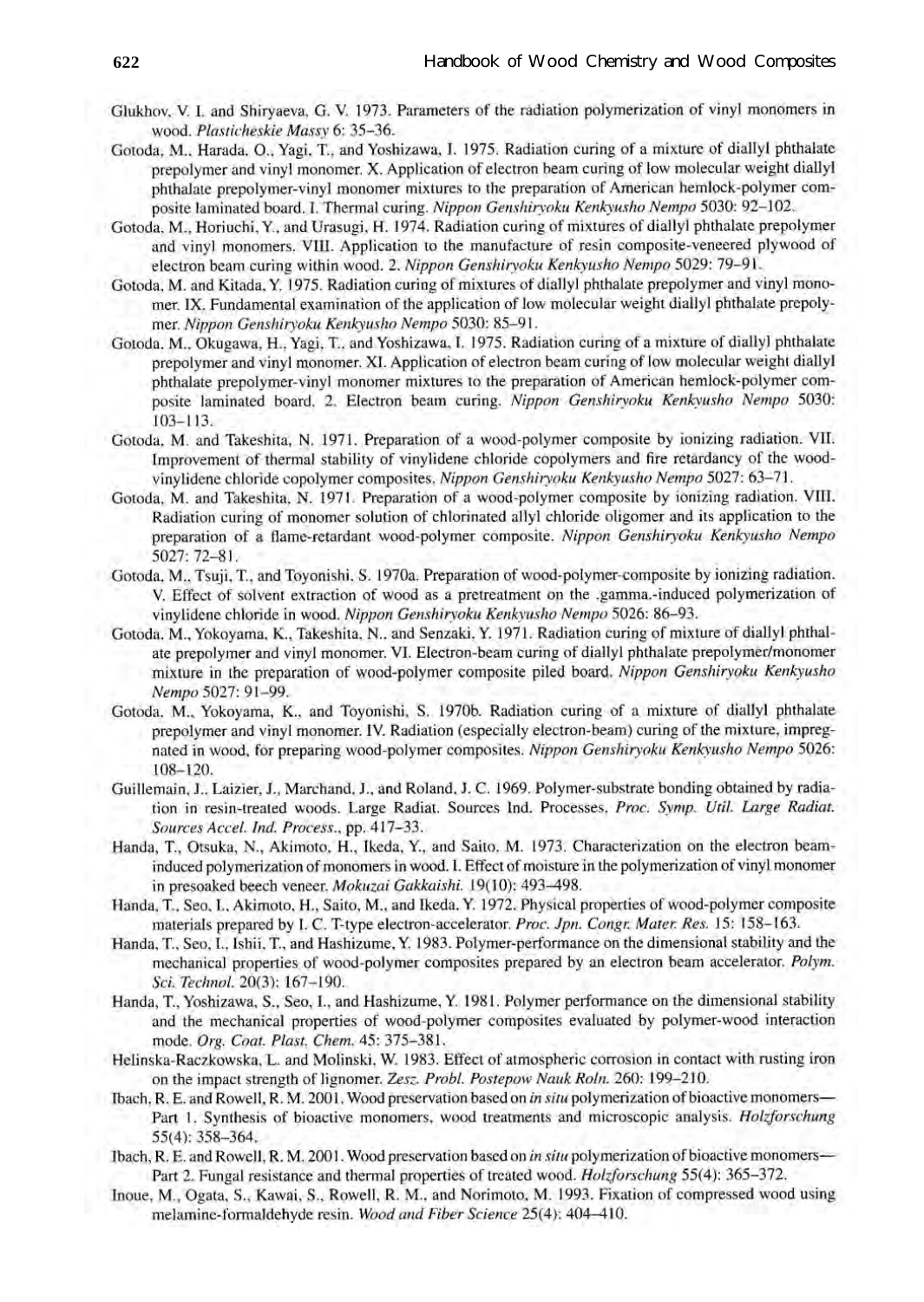- Inoue, M., Ogata, S., Nishikawa, M., Otsuka, Y., Kawai, S., and Norimoto, M. 1993. Dimensional stability, mechanical properties, and color changes of a low molecular weight melamine-formaldehyde resin impregnated wood. Mokuzai Gakkaishi 39(2): 181-189.
- Iya, V. K. and Majali, A. B. 1978. Development of radiation processed wood-polymer composites based on tropical hardwoods. Radiation Physics and Chemistry 12(3-4): 107-110.
- Jokel, J. 1972. Wood plastics made from aqueous emulsions of a polyester-styrene mixture emulsion. Drevarsky Vyskum 17: 247-260.
- Kakehi, M., Yoshida, Y., and Minami, K. 1985. Modified wood manufacture, Daiken Kogyo Co., Ltd.
- Katsurada, S. and Kurahashi, K. 1985. Process and apparatus for producing wood heads of golf clubs, Sumitomo Rubber Industries Ltd.
- Katuscak, S., Horsky, K., and Mahdalik, M. 1972. Phase diagrams of ternary monomer-solvent-water systems used for the preparation of wood-plastic combinations (WPC). Drevarsky Vyskum 17(3): 175–186.
- Kawakami, H. and Taneda, K. 1973. Impregnation of sawn veneers with methyl methacrylate and unsaturated polyester-styrene mixture, and the polymerization by a catalyst-heat technique. Polymerization in several wood species and properties of treated veneers. J. of the Hokkaido Forest Prod. Res. Inst. 10: 22-27.
- Kawakami, H., Taneda, K., Ishida, S., and Ohtani, J. 1981. Observation of the polymer in wood-polymer composite II On the polymer location in WPC prepared with methacrylic esters and the relationship between the polymer location and the properties of the composites. Mokuzai Gakkaishi. 27(3): 197-204.
- Kawakami, H., Yamashina, H., and Taneda, K. 1977. Production of wood-plastic composites by functional resins. I. Effects of adding cross-linking and polar monomers to methyl methacrylate. J. of the Hokkaido Forest Prod. Res. Inst. 306: 10-17.
- Kawase, K. and Hayakawa, K. 1974. Manufacturing of a wood-plastic combination by irradiation of microwave. Polymerization of impregnated monomer in wood with microwave irradiation. Mokuzai Kogyo. 29(32):  $12 - 17$ .
- Kenaga, D. L. 1970. Heat cure of high boiling styrene-type monomers in wood. Wood and Fiber Science 2(1):  $40 - 51$ .
- Knotik, K. and Proksch, E. 1971. Polymer-impregnated wood for musical instruments, Oesterreichische Studiengesellschaft fuer Atomenergie G.m.b.H.
- Knotik, K., Proksch, E., and Bresimair, K. 1971. Polymer-impregnated wood mouthpieces for wind instruments, Oesterreichische Studiengesellschaft fuer Atomenergie m.b.H.
- Lawniczak, M. 1973. Poplar wood modification. Prace Komisji Technologii Drewna 1: 3-42.
- Lawniczak, M. 1979. Effect of temperature changes during styrene polymerization in wood on the quality of the lignomer. Prace Komisji Technologii Drewna 9: 69-82.
- Lawniczak, M., Melcerova, A., and Melcer, I. 1987. Analytical characterization of pine and alder wood polymer composites. Holzforschung und Holzverwertung 39(5): 119-121.
- Lawniczak, M. and Pawlak, H. 1983. Effect of wood saturation with styrene and addition of butyl methacrylate and acrylonitrile on the quality of the produced lignomer. Zeszyty Problemowe Postepow Nauk Rolniczch  $260: 81 - 93.$
- Lawniczak, M. and Szwarc, S. 1987. Cross-linking of polystyrene in wood-polystyrene composite preparation. Zeszyty Problemowe Postepow Nauk Rolniczch 299(37): 115-125.
- Lee, T. J. 1969. Wood plastic composites. Hwahak Kwa Kongop Ui Chinbo. 9(3): 220-224.
- Loos, W. E. 1968. Dimensional stability of wood-plastic combinations to moisture changes. Wood Science and Technology 2(4): 308-312.
- Lubke, H. and Jokel, J. 1983. Combustibility of lignoplastic materials. Zesz. Probl. Postepow Nauk Roln. 260:  $281 - 292.$
- Maine, J. 1971. Composite wood-polymer product, Maine, C. W., and Sons. Inc.
- Maldas, D., Kokta, B. V., and Daneault, C. 1989. Thermoplastic composites of polystyrene: Effect of different wood species on mechanical properties. Journal of Applied Polymer Science 38: 413-439.
- Manrich, S. and Marcondes, J. A. 1989. The effect of chemical treatment of wood and polymer characteristics on the properties of wood polymer composites. Journal of Applied Polymer Science 37(7): 1777–1790.
- Mathias, L. J., Kusefoglu, S. H., Kress, A. O., Lee, S., Wright, J. R., Culberson, D. A., Warren, S. C., Warren, R. M., Huang, S., Lopez, D. R., Ingram, J. E., Dickerson, C. W., Jeno, M., Halley, R. J., Colletti, R. F., Cei, G. and Geiger, C. C. 1991. Multifunctional acrylate monomers, dimers and oligomers—Applications from contact-lenses to wood-polymer composites. Makromolekulare Chemie-Macromolecular Symposia 51: 153-167.
- Meyer, J. A. 1965. Treatment of wood-polymer systems using catalyst-heat techniques. Forest Products Journal 15(9): 362-364.
- Meyer, J. A. 1981. Wood-polymer materials: State of the art. Wood Science 14(2): 49–54.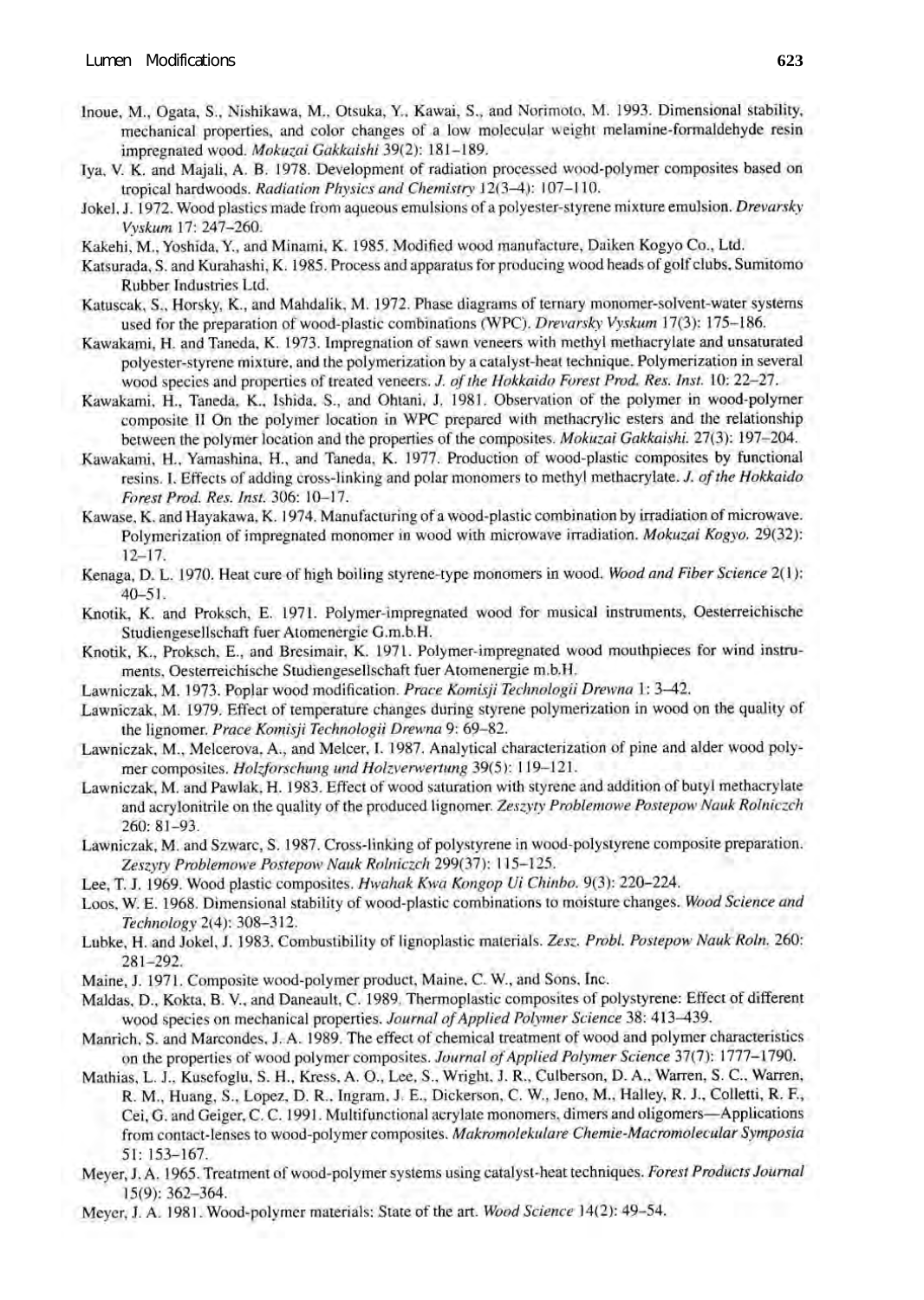Meyer, J. A. 1984. Wood polymer materials. Adv. Chem. Ser. 207 (Chem. Solid Wood): 257-289.

- Miettinen, J. K. 1969. Production and properties of wood-plastic combinations based on polyester/styrene mixtures. Amer. Chem. Soc., Div. Org. Coatings Plast. Chem., Pa. 29(182-8).
- Miettinen, J. K., Autio, T., Siimes, F. E., and Ollila, T. 1968. Mechanical properties of plastic-impregnated wood made from four Finnish wood species and methyl methacrylate or polyester by using irradiation. Valtion Tek. Tutkimuslaitos, Julk. 137: 58pp.
- Mitchell, H. L. 1972. How PEG helps the hobbyist who works with wood. USDA, FS, Forest Products Laboratory, 20 pp.
- Mizumachi, H. 1975. Interaction between the components in wood-polymer composite systems. Nippon Setchaku Kyokai Shi. 11(1): 17-23.
- Mohan, H. and Iver, R. M. 1991. Study of wood-polymer composites. Conf. Proc., Rad Tech Int. North Am. Northbrook, IL, pp. 93-97.
- Nobashi, K., Koshiishi, H., Ikegami, M., Ooishi, K., and Kaminaga, K. 1986. WPC treatments of several woods with functional monomer. III. Hygroscopicities and dimensional stabilities of Buna WPC. Shizuoka-ken Kogyo Gijutsu Senta Kenkyu Hokoku. 31: 15-26.
- Nobashi, K., Koshiishi, H., Ikegami, M., Ooishi, K., Oosawa, T., and Kaminaga, K. 1986. WPC treatments of wood with functional monomer. II. Shizuoka-ken Kogyo Gijutsu Senta Kenkvu Hokoku 30: 21-26.
- Okonov, Z. V. and Grinberg, M. V. 1983. Modification of the properties of wood by polystyrene as applied to machine parts of the textile industry. Modif. Syoisty Drey. Mater 102-6. Edited by: Rotsens; K. A. Zinatne: Riga, USSR 38, 40.
- Paszner, L., Szymani, R., and Micko, M. M. 1975. Accelerated curing and testing of some radiation curable methacrylate and polyester copolymer finishes on wood panelings. Holzforschung und Holzverwertung  $27:67 - 73.$
- Pesek, M. 1984. The possibilities of preparation of wood-plastic combinations based on unsaturated polyester resins and methyl methacrylate and styrene by combined radiation and chemical methods. ZfI-Mitt. 97: 359-363.
- Pesek, M., Jarkovsky, J., and Pultar, F. 1969. Radiation polymerization of methyl methacrylate in wood. Effect of halogenated organic compounds on the polymerization rate. Chem. Prum. 19(11): 503-506.
- Pietrzyk, C. 1983. Effect of selected factors on polymerization of methyl methacrylate by the radiation method in alder and birch wood. Zesz. Probl. Postepow Nauk Roln 260: 71-80.
- Proksch, E. 1969. Wood-plastic combinations prepared from beechwood. Holzforschung 23: 93-98.
- Pullmann, M., Jokei, J., and Manasek, Z. 1978. Dimensional stabilization of wood with a synthetic polymer in wood-plastic composites. II. Effect of components of the system wood + impregnant on the radiation polymerization of methyl methacrylate. Drevarsky Vyskum 22(4): 261-276.
- Raj, R. G. and Kokta, B. V. 1991. Reinforcing high-density polyethylene with cellulosic fibers. I. The effect of additives on fiber dispersion and mechanical properties. Polymer Engineering and Science 31:1358-1362.
- Rao, K. N., Moorthy, P. N., Rao, M. H., Vijaykumar, and Gopinathan, C. 1968. Wood-plastic combinations. II. Acrylic esters and their copolymers. India, At. Energy Comm., Bhabha Atomic Research Cent., BARC-369: 11 pp.
- Rowell, R. M. 1983. Bioactive polymer-wood composites. Controlled Release Delivery Systems. New York, New York and Basel: Marcel Dekker Inc. Chapter 23: 347-357.
- Rowell, R. M., Feist, W. C., and Ellis, W. D. 1981. Weathering of chemically modified southern pine. Wood Science 13(4): 202-208.
- Rowell, R. M. and Konkol, P. 1987. Treatments that enhance physical properties of wood. Madison, WI, USDA, Forest Service Forest Products Laboratory.
- Rowell, R. M., Moisuk, R., and Meyer, J. A. 1982. Wood-polymer composites: Cell wall grafting with alkylene oxides and lumen treatments with methyl methacrylate. Wood Science 15: 290-296.
- Schaudy, R. and Proksch, E. 1981. Wood-plastic combinations with high dimensional stability. Oesterr. Forschungszent. Seibersdorf Report No. 4113.
- Schaudy, R. and Proksch, E. 1982. Wood-plastic combinations with high dimensional stability. Ind. Eng. Chem. Prod. Res. Dev. 21(3): 369-375.
- Schaudy, R., Wendrinsky, J., and Proksch, E. 1982. Wood-plastic composites with high toughness and dimensional stability. Holzforschung 36(4): 197-206.
- Schaudy, R., Wendrinsky, J., and Proksch, E. 1982. Wood-plastic composites with high toughness and dimensional stability under moisture. Holzforschung 36(4): 197-206.
- Schneider, M. H. 1994. Wood polymer composites. Wood and Fiber Science 26(1): 142-151.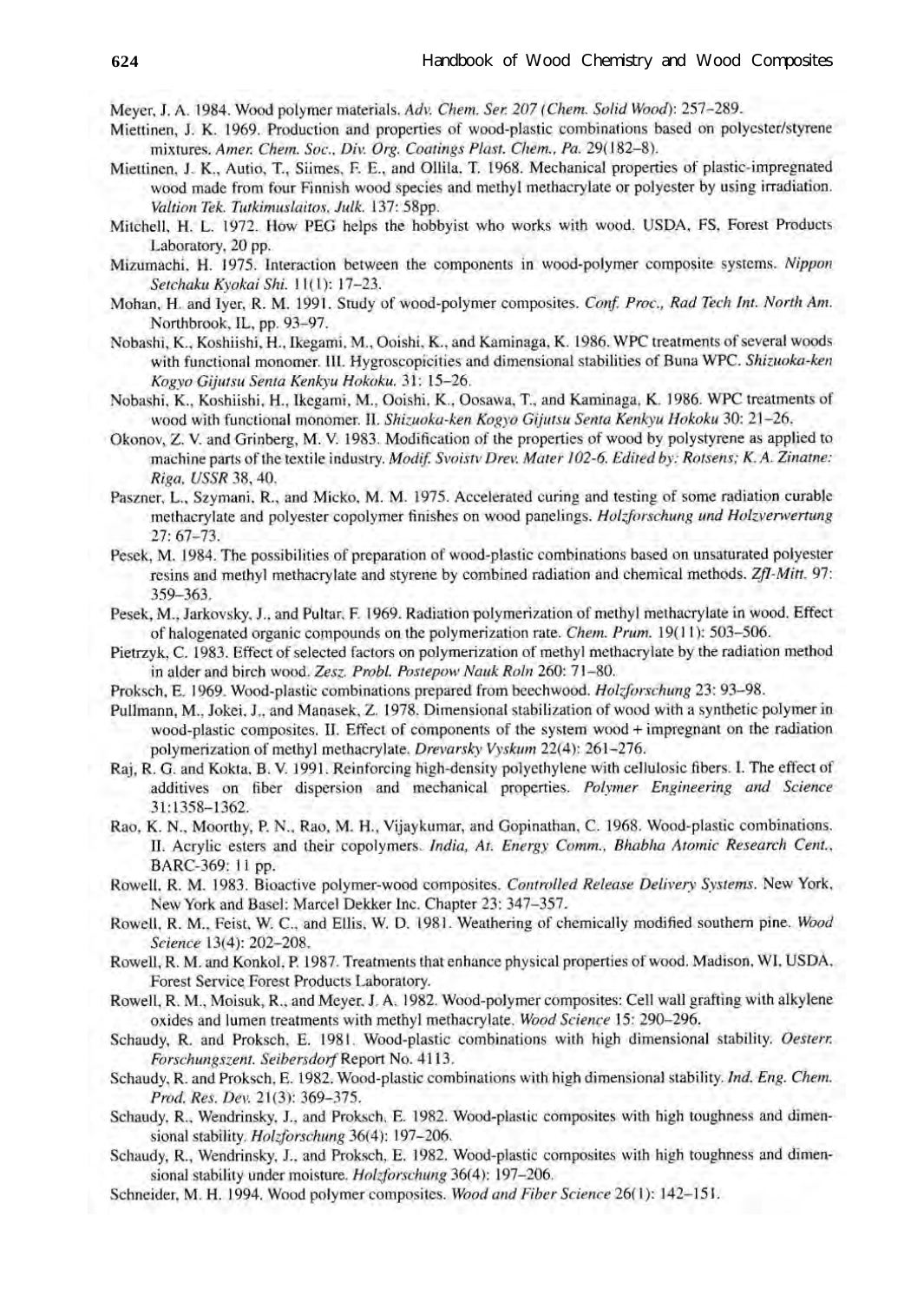- Schneider, M. H., Phillips, J. G., Brebner, K. I., and Tingley, D. A. 1989. Toughness of polymer impregnated sugar maple at two moisture contents. Forest Products Journal 39(6): 11-14.
- Schneider, M. H., Phillips, J. G., Tingley, D. A., and Brebner, K. I. 1990. Mechanical properties of polymerimpregnated sugar maple. Forest Products Journal 40(1): 37-41.
- Schneider, M. H. and Witt, A. E. 2004. History of wood polymer composite commercialization. Forest Products Journal 54(4): 19-24.
- Seborg, R. M., Millett, M. A. and Stamm, A. J. 1945. Heat-stabilized compressed wood—Staypak. Mechanical Engineering 67(1):25-31.
- Siau, J. F., Campos, G. S., and Meyer, J. A. 1975. Fire behavior of treated wood and wood-polymer composites. Wood Science 8(1): 375-383.
- Siau, J. F., Meyer, J. A., and Kulik, R. S. 1972. Fire-tube tests of wood-polymer composites. Forest Products Journal 22(7): 31-36.
- Singer, K., Vinther, A. and Thomassen, T. 1969. Some technological properties of wood-plastic materials. Danish Atomic Energy Commission Riso Rept. No. 211: 30 p.
- Soundararaian, S. and Reddy, B. S. R. 1991. Glycidyl methacrylate and N-vinyl-2-pyrrolidone copolymers: synthesis, characterization, and reactivity ratios. Journal of Applied Polymer Science 43: 251-258.
- Spindler, M. W., Pateman, R. and Hills, P. R. 1973. Polymer impregnated fibrous materials. Resistance of polymer-wood composites to chemical corrosion. Composites 4(6): 246-253.
- Stamm, A. J. 1964. Wood and Cellulose Science. New York, The Ronald Press Co.
- Stamm. A. J., Burr, H. K., and Kline, A. A. 1960. Heat Stabilized Wood-Staybwood. USDA, FS, Forest Products Laboratory, Report No. 1621.
- Stamm, A. J. and Seborg, R. M. 1951. Resin-Treated Laminated. Compressed Wood-Compreg. USDA, FS. Forest Products Laboratory, Report No. 1381.
- Stamm. A. J. and Seborg, R. M. 1962. Resin Treated Wood-Impreg. USDA, FS, Forest Products Laaboratory, Report No. 1380.
- Takasu, Y. and Matsuda, K. 1993. Dimensional stability and mechanical properties of resin impregnated woods. Aichi-ken Kogyo Gijutsu Senta Hokoku 29: 57-60.
- Ueda, M., Matsuda, H., and Matsumoto, Y. 1992. Dimensional stabilization of wood by simultaneous oligoesterification and vinyl polymerization. Mokuzai Gakkaishi 38(5): 458-465.
- Varga, S. and Piatrik, M. 1974. Contribution of the radiation preparation of wood-plastic materials [WPC]. VIII. Testing of the physical and mechanical properties of WPC. Radiochem. Radio anal. Lett 19:  $255 - 261$ .
- Yamaguchi, K. 1982. Wood Hitting Parts for Sporting Goods. Japan Patent JP 57203460.
- Yamashina, H., Kawakami, H., Nakano, T., and Taneda, K. 1978. Effect of moisture content of wood on impregnation, polymerization and dimensional stability of wood-plastic composites. J. of the Hokkaido Forest Prod. Res. Inst. 316: 11-14.
- Yap, M. G. S., Chia, L. H. L., and Teoh, S. H. 1990. Wood-polymer composites from tropical hardwoods I WPC properties. Journal of Wood Chemistry and Technology 10(1): 1-19.
- Yap, M. G. S., Que, Y. T., and Chia, L. H. L. 1991. Dynamic mechanical analysis of tropical wood polymer composites. Journal of Applied Polymer Science 43(11): 1999–2004.
- Yap, M. G. S., Que, Y. T., and Chia, L. H. L. 1991. FTIR characterization of tropical wood-polymer composites. Journal of Applied Polymer Science 43:2083-2090.
- Yap, M. G. S., Que, Y. T., Chia, L. H. L., and Chan, H. S. O. 1991. Thermal-properties of tropical wood polymer composites. Journal of Applied Polymer Science 43(11): 2057-2065.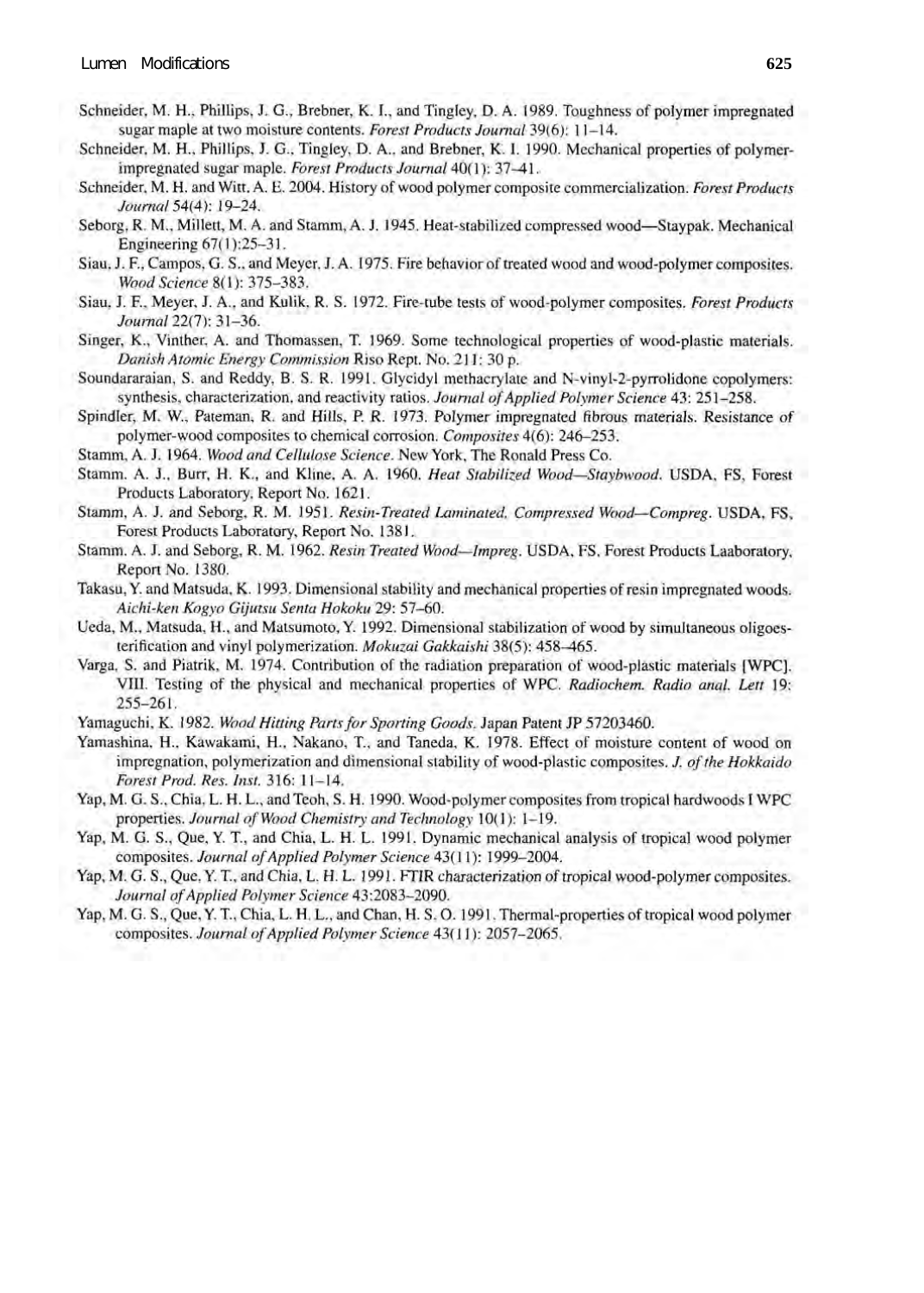# **Handbook of Wood Chemistry and Wood Composites**

# **SECOND EDITION**

**Edited by Roger M. Rowell** 

![](_page_27_Picture_3.jpeg)

**CRC Press is an imprint of the Taylor & Francis Group, an informa business**